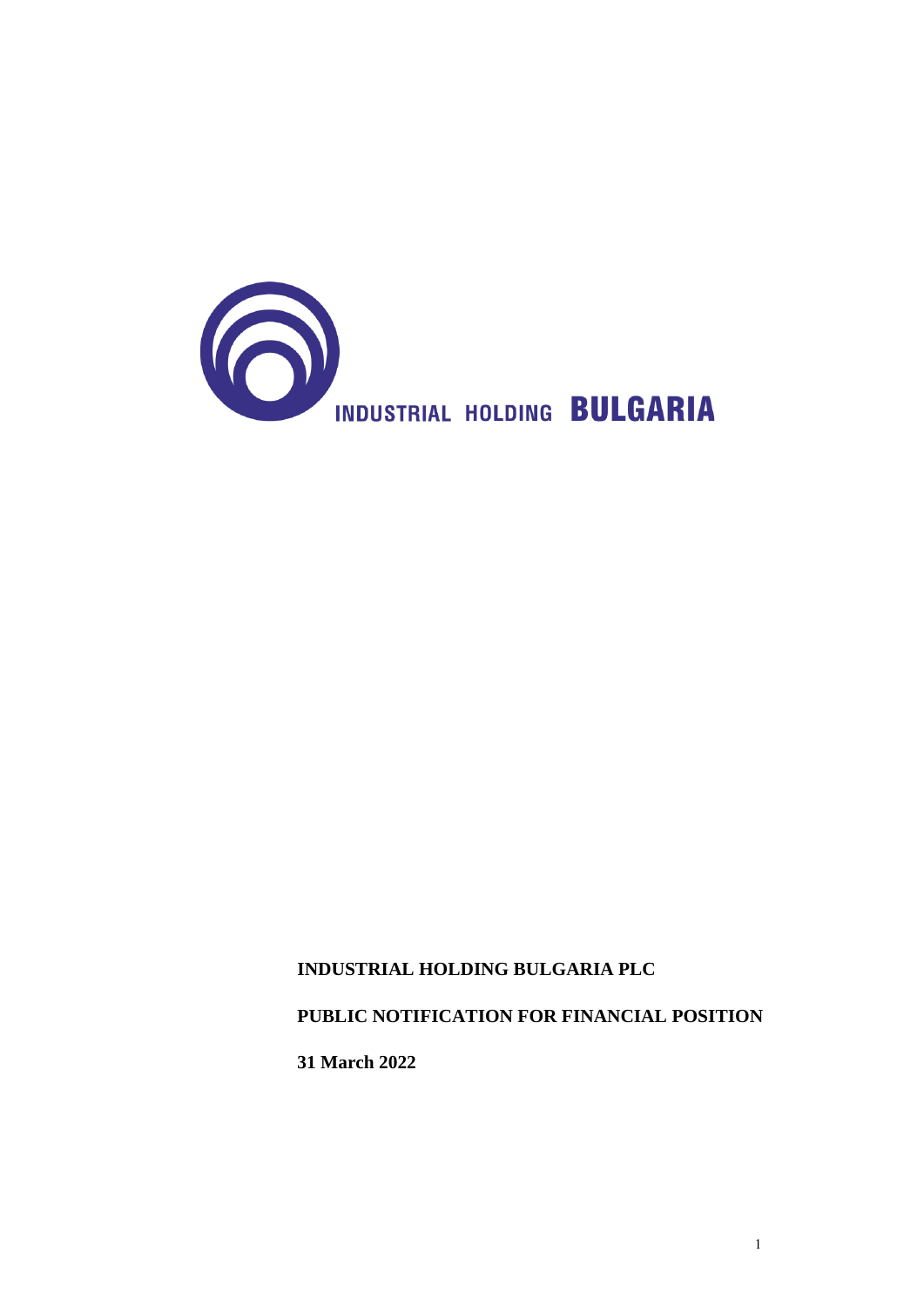For the period ended 31 March 2022

### **CORPORATE INFORMATION**

Industrial Holding Bulgaria PLC is a joint stock company (PLC), registered in the Republic of Bulgaria on Company File number 13081 / 1996 with headquarters and registered office at 42 Damyan Gruev Str., Sofia, Republic of Bulgaria. The financial year of the Company ends on 31 December.

Initially, the Company has been established as a Privatisation Fund according to the Privatisation Funds Act under the company name Privatisation Fund Bulgaria PLC.

The General Meeting of Shareholders held on 27 February 1998 passed a decision to reorganize the activities of Privatisation Fund Bulgaria PLC into a holding company and to rename it from Privatisation Fund Bulgaria PLC to Industrial Holding Bulgaria PLC. The Company's capital amounts to BGN 96,808,417. The company has a two-tier system of governance, comprising Supervisory Board and Management Board.

The scope of activity of the Company includes the acquisition, management, assessment and sale of shares in Bulgarian and foreign companies; acquisition, assessment and sale of patents; cession of licenses to use patents to companies in which the Company holds shares, financing of companies in which the Company holds shares, as well as any other activity not prohibited by law.

The duration of the Company shall be perpetual and the Company is not limited by other resolutive condition.

The Company is entered into the Commercial Register at the Registry Agency with Identification Code 121631219. The Company is registered in compliance with the Law on Value Added Tax. The shares of the Company are listed on Bulgarian Stock Exchange AD, Sofia.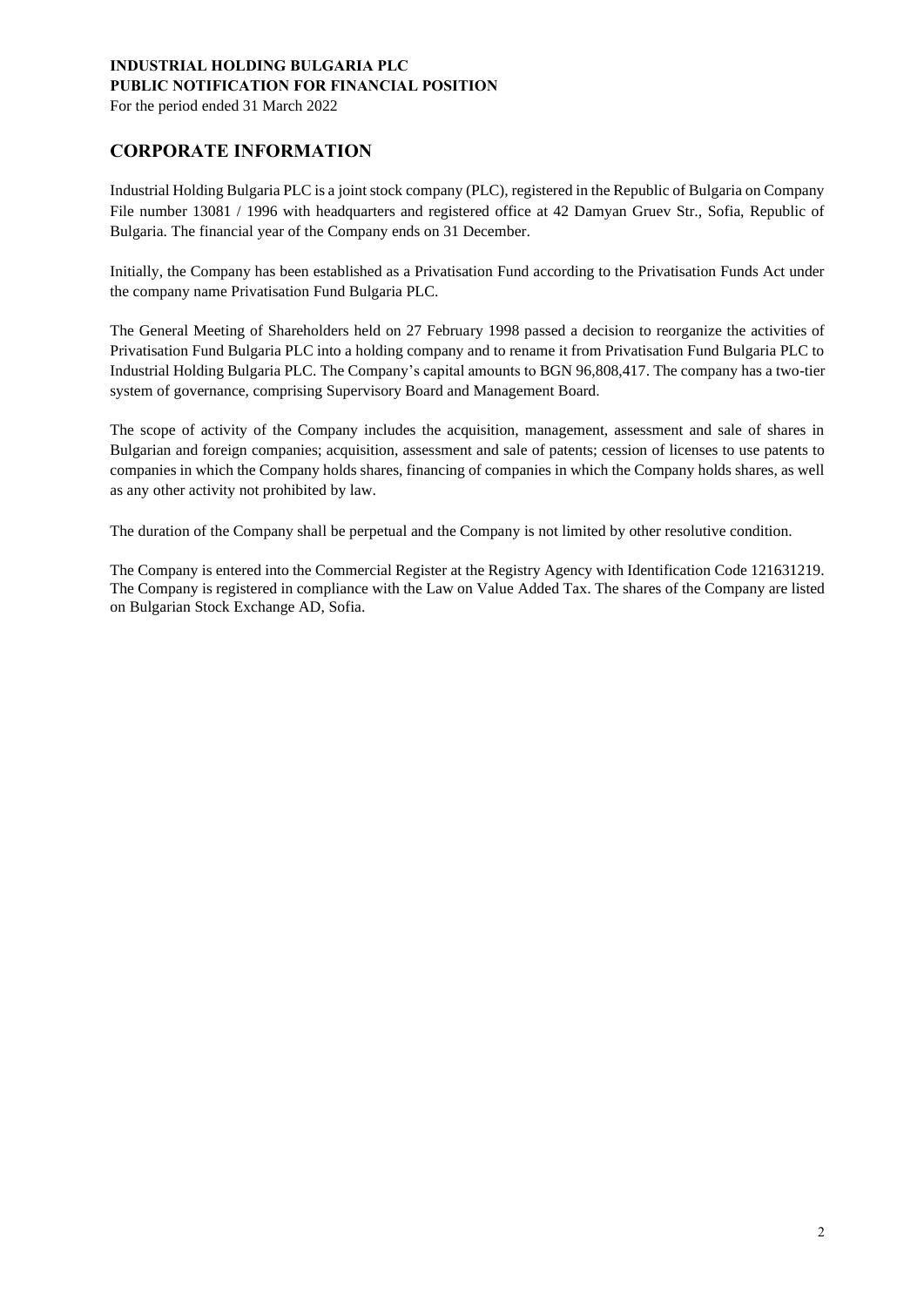For the period ended 31 March 2022

### **NOTES**

# **Separate Statement of Comprehensive Income**

| <b>BGN'000</b>                                             | 31 March<br>2022 | 31 March<br>2021 |
|------------------------------------------------------------|------------------|------------------|
| Interest and dividend income                               | 6,905            | 4,402            |
| Other operating income                                     | 12               | 11               |
|                                                            | 6,917            | 4,413            |
| Costs of personnel                                         | (161)            | (152)            |
| Costs of hired services                                    | (57)             | (66)             |
| Other operating expenses                                   | (67)             | (65)             |
| <b>Operating profit</b>                                    | 6,632            | 4,130            |
| Finance income                                             | 127              |                  |
| Finance costs                                              | (46)             | (59)             |
| Profit before tax                                          | 6,713            | 4,071            |
| Income tax (expense) / benefit                             |                  |                  |
| Profit for the period                                      | 6,713            | 4,071            |
| Other comprehensive income / (loss)                        |                  |                  |
| Total comprehensive income for the period, net<br>of taxes | 6,713            | 4,071            |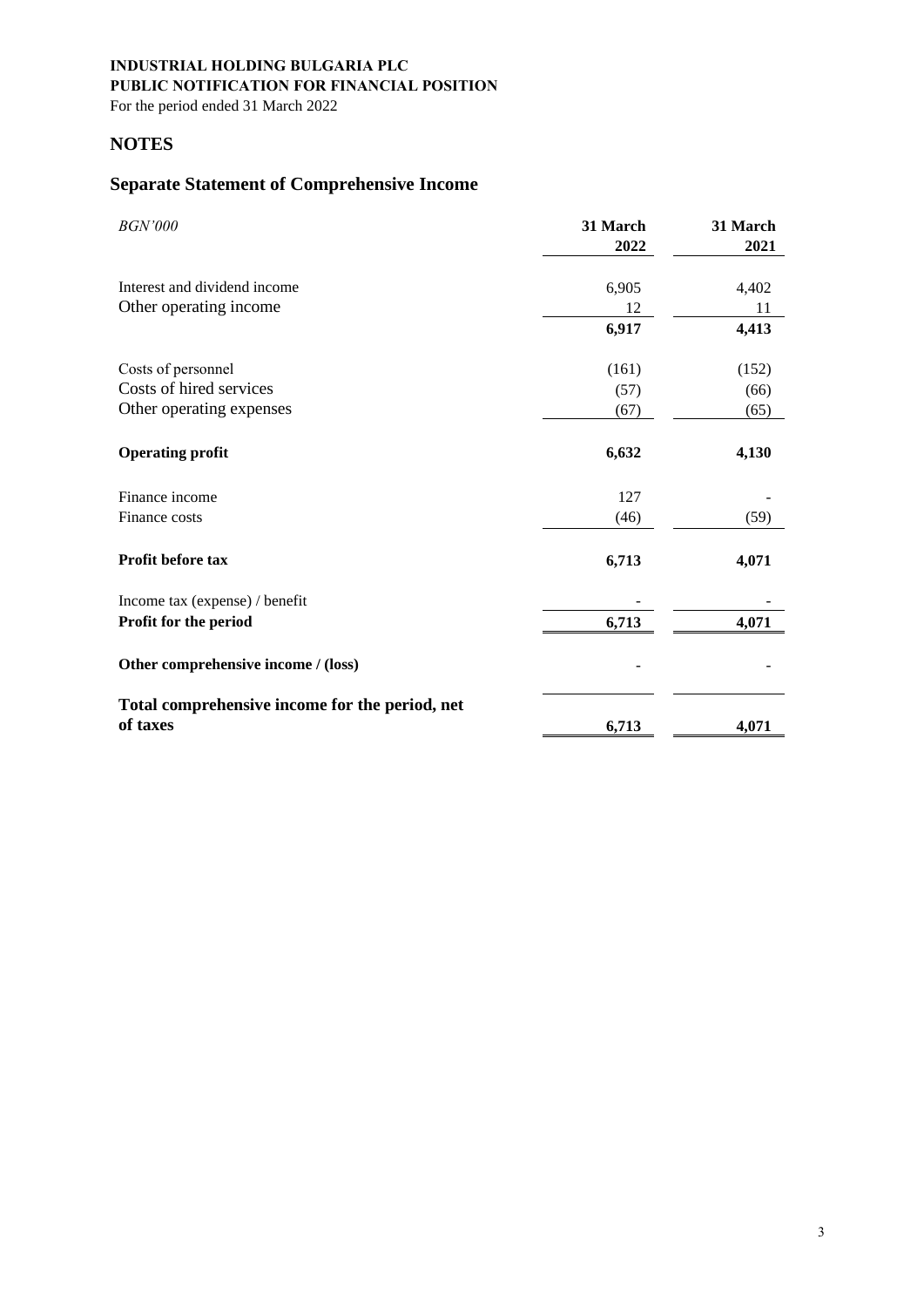# **INDUSTRIAL HOLDING BULGARIA PLC**

**PUBLIC NOTIFICATION FOR FINANCIAL POSITION** 

For the period ended 31 March 2022

## **Separate Statement of Financial Position**

| <b>BGN'000</b>                                   | 31 March<br>2022 | 31 December<br>2021 |
|--------------------------------------------------|------------------|---------------------|
| <b>ASSETS</b>                                    |                  |                     |
| Non – current assets                             |                  |                     |
| Non-current tangible and intangible assets       | 88               | 102                 |
| Right-to-use assets                              | 113              | 150                 |
| Investments in subsidiaries                      | 194,851          | 192,031             |
| Loans to related parties                         | 49,920           | 64,255              |
| Differed tax asset                               | 6                | 7                   |
| <b>Total non-current assets</b>                  | 244,978          | 256,545             |
| <b>Current assets</b>                            |                  |                     |
| Loans to related parties                         | 10,446           | 264                 |
| Trade and other receivables                      | 772              | 820                 |
| Cash and cash equivalents                        | 9,294            | 3,644               |
| <b>Total current assets</b>                      | 20,512           | 4,728               |
| <b>TOTAL ASSETS</b>                              | 265,490          | 261,273             |
| <b>EQUITY AND LIABILITIES</b>                    |                  |                     |
| <b>Equity</b>                                    |                  |                     |
| Share capital                                    | 96,808           | 107,400             |
| Decrease in share capital (pending registration) |                  | (10, 592)           |
| Share premium                                    | 31,016           | 31,016              |
| Statutory and other reserves                     | 9,661            | 9,661               |
| Retained earnings                                | 118,871          | 112,158             |
| <b>Total equity</b>                              | 256,356          | 249,643             |
| <b>Non-current liabilities</b>                   |                  |                     |
| Interest-bearing loans and borrowings            |                  | 326                 |
| Loans and deposits from related parties          | 978              |                     |
| Retirement benefit liabilities                   | 46               | 46                  |
| <b>Total non-current liabilities</b>             | 1,024            | 372                 |
| <b>Current liabilities</b>                       |                  |                     |
| Interest-bearing loans and borrowings            | 3,262            | 3,588               |
| Lease liabilities                                | 125              | 166                 |
| Loans and deposits from related parties          | 1,857            | 7,418               |
| Trade and other payables                         | 2,866            | 86                  |
| <b>Total current liabilities</b>                 | 8,110            | 11,258              |
| <b>Total liabilities</b>                         | 9,134            | 11,630              |
| TOTAL EQUITY AND LIABILITIES                     | 265,490          | 261,273             |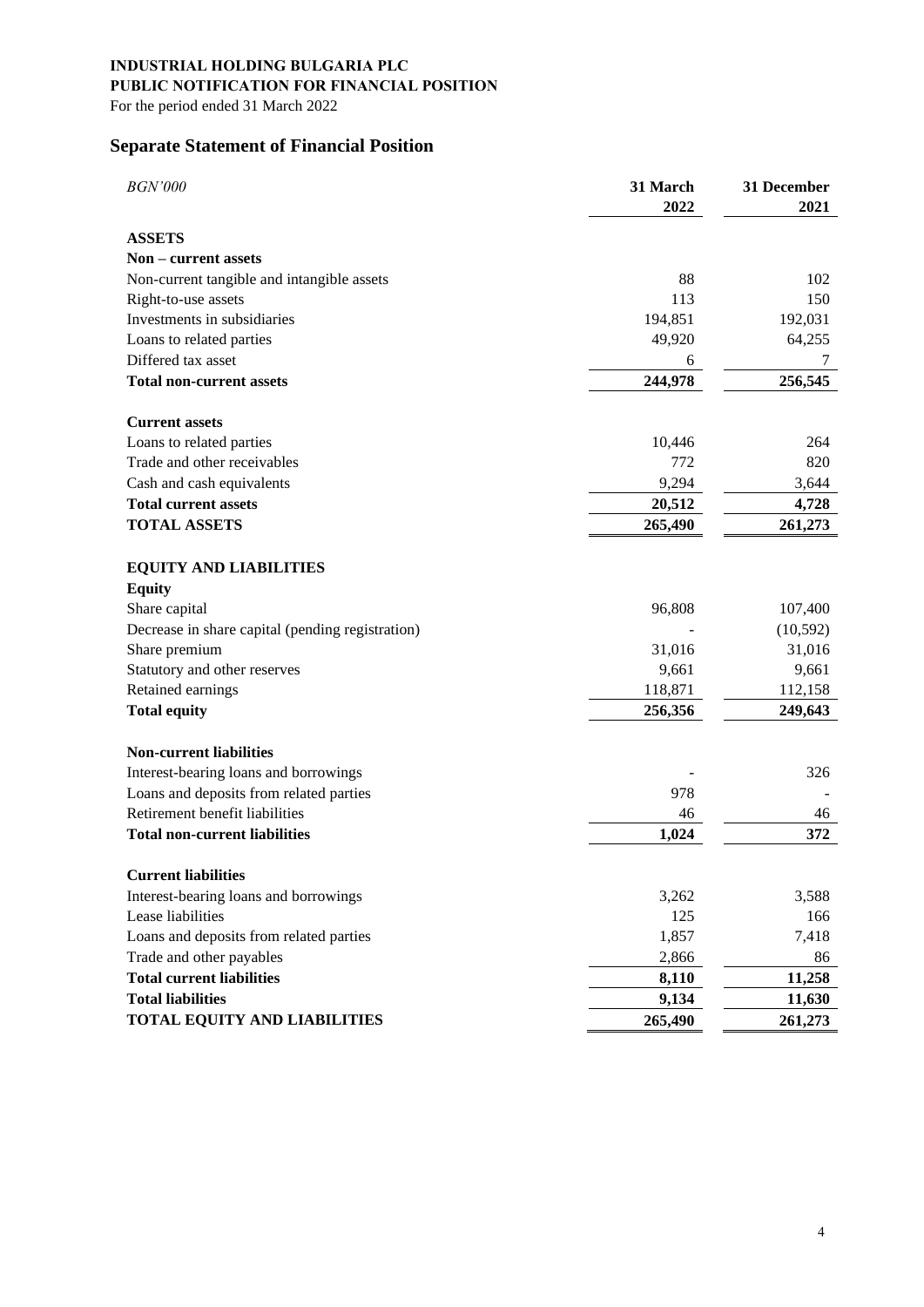For the period ended 31 March 2022

## **Separate Statement of Cash Flows**

| <b>BGN'000</b>                                       | 31 March<br>2022 | 31 March<br>2021 |
|------------------------------------------------------|------------------|------------------|
| <b>Operating activity</b>                            |                  |                  |
| Dividends received                                   | 758              | 486              |
| Cash loans repaid from related parties               | 5,507            | 1,102            |
| Cash loans to related parties                        | (1,328)          | (1,179)          |
| Interest received on loans to related parties        | 221              | 61               |
| Proceeds from customers                              | 13               | 12               |
| Remuneration related payments                        | (211)            | (155)            |
| Foreign currency differences                         | 127              |                  |
| Payments to suppliers and others                     | (60)             | (110)            |
| Net cash flows from operating activity               | 5,027            | 217              |
| <b>Investing activity</b>                            |                  |                  |
| Purchase of non-current tangible and intangible      |                  | (50)             |
| assets                                               |                  |                  |
| Net cash flows used in investing activity            |                  | (50)             |
| <b>Financing activity</b>                            |                  |                  |
| (Payments)/proceeds on redemption of securities, net |                  | (24)             |
| Loans from related parties                           | 978              |                  |
| Principal paid on bank loans                         | (652)            | (978)            |
| Interest paid on bank loans                          | (17)             | (41)             |
| Charges paid on bank loans                           | (2)              | (3)              |
| Liabilities paid under lease contracts               | (41)             | (38)             |
| Interest paid under lease contracts                  | (1)              | (3)              |
| Deposits from related parties                        | 420              | 1,046            |
| Refunded deposits from related parties               | (47)             |                  |
| Interest paid on deposits from related parties       | (7)              |                  |
| Other proceeds and payments                          | (8)              | (3)              |
| Net cash flows used in financing activity            | 623              | (44)             |
| Increase/(decrease) of cash and cash equivalents     | 5,650            | 123              |
| Cash and cash equivalents on 1 January               | 3,644            | 749              |
| Cash and cash equivalents on 31 March                | 9,294            | 872              |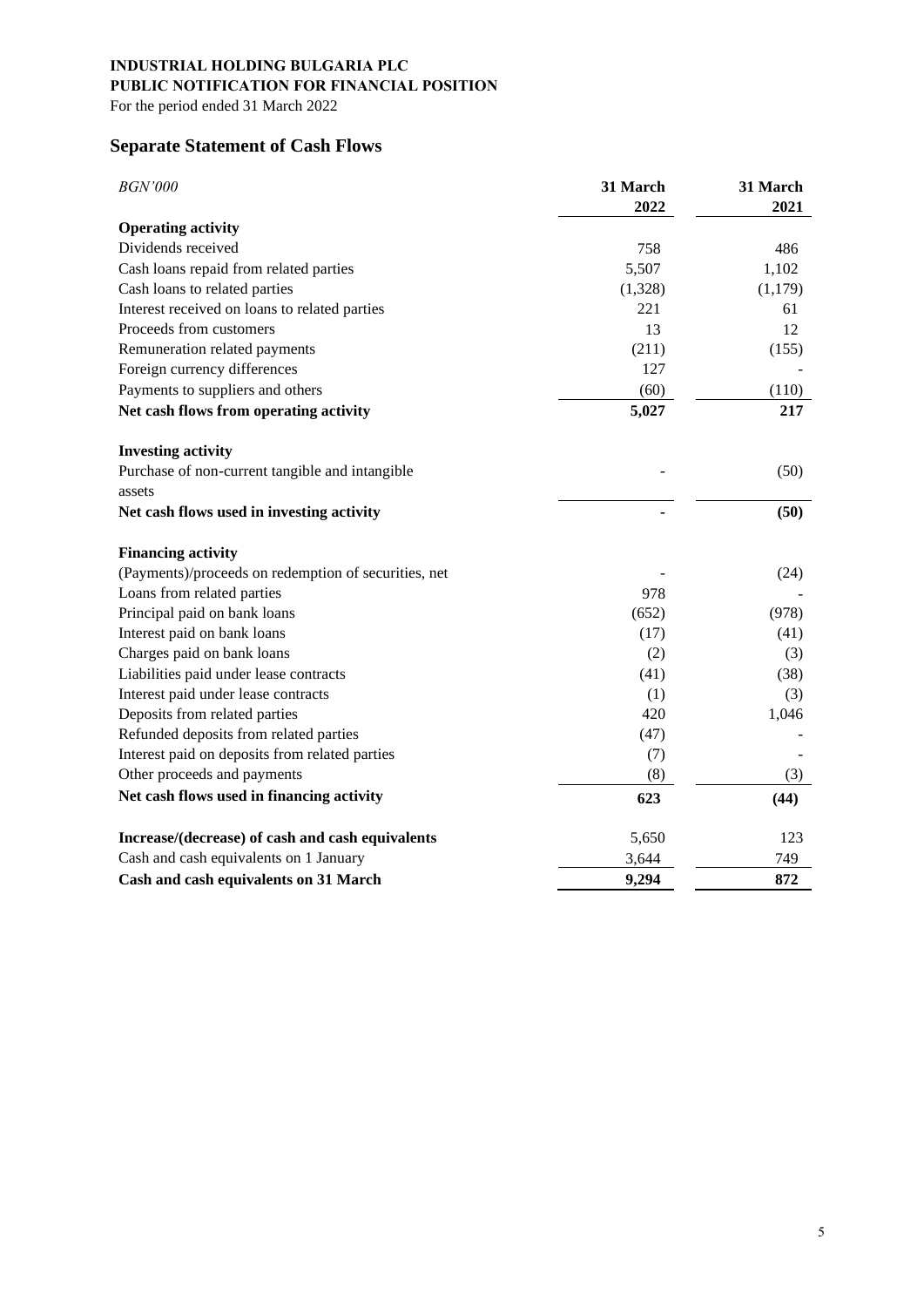## **INDUSTRIAL HOLDING BULGARIA PLC**

## **PUBLIC NOTIFICATION FOR FINANCIAL POSITION**

For the period ended 31 March 2022

## **Separate Statement of Changes in Equity**

| <b>BGN'000</b>                                                                              |           | Share Decrease in<br>capital share capital premium<br>pending<br>registration | Share  | Treasury<br>shares<br>redeemed | Statutory<br>and<br>additional<br>reserves | Retained<br>earnings | <b>Total</b> |
|---------------------------------------------------------------------------------------------|-----------|-------------------------------------------------------------------------------|--------|--------------------------------|--------------------------------------------|----------------------|--------------|
| <b>Balance as at 1 January 2021</b>                                                         | 107,400   |                                                                               | 30,604 | (8,668)                        | 9,661                                      | 93,357               | 232,354      |
| <b>Total comprehensive income</b><br>for the period                                         |           |                                                                               |        |                                |                                            |                      |              |
| Profit for the period<br>Other comprehensive income                                         |           |                                                                               |        |                                |                                            | 4,071                | 4,071        |
| for the period                                                                              |           |                                                                               |        |                                |                                            |                      |              |
| <b>Total comprehensive income</b><br>for the period                                         |           |                                                                               |        |                                |                                            | 4,071                | 4,071        |
| <b>Transactions with</b><br>shareholders recognised in<br>equity                            |           |                                                                               |        |                                |                                            |                      |              |
| Purchase of treasury shares                                                                 |           |                                                                               |        | (24)                           |                                            |                      | (24)         |
| <b>Total transactions with</b><br>shareholders                                              |           |                                                                               |        | (24)                           |                                            |                      | (24)         |
| <b>Balance as at 31 March 2021</b>                                                          | 107,400   |                                                                               | 30,604 | (8,692)                        | 9,661                                      | 97,428               | 236,401      |
| <b>Balance as at 1 January 2022</b>                                                         | 107,400   | (10, 592)                                                                     | 31,016 | $\blacksquare$                 | 9,661                                      | 112,158              | 249,643      |
| <b>Total comprehensive income</b><br>for the period                                         |           |                                                                               |        |                                |                                            |                      |              |
| Profit for the period<br>Other comprehensive income                                         |           |                                                                               |        |                                |                                            | 6,713                | 6,713        |
| for the period                                                                              |           |                                                                               |        |                                |                                            |                      |              |
| <b>Total comprehensive income</b><br>for the period                                         |           |                                                                               |        | -                              |                                            | 6,713                | 6,713        |
| <b>Transactions with</b><br>shareholders recognised in<br>equity<br>Registration of capital |           |                                                                               |        |                                |                                            |                      |              |
| reduction                                                                                   | (10, 592) | 10,592                                                                        |        |                                |                                            |                      |              |
| <b>Total transactions with</b>                                                              |           |                                                                               |        |                                |                                            |                      |              |
| shareholders                                                                                | (10, 592) | 10,592                                                                        |        |                                |                                            |                      |              |
| Balance as at 31 March 2022                                                                 | 96,808    | $\blacksquare$                                                                | 31,016 |                                | 9,661                                      | 118,871              | 256,356      |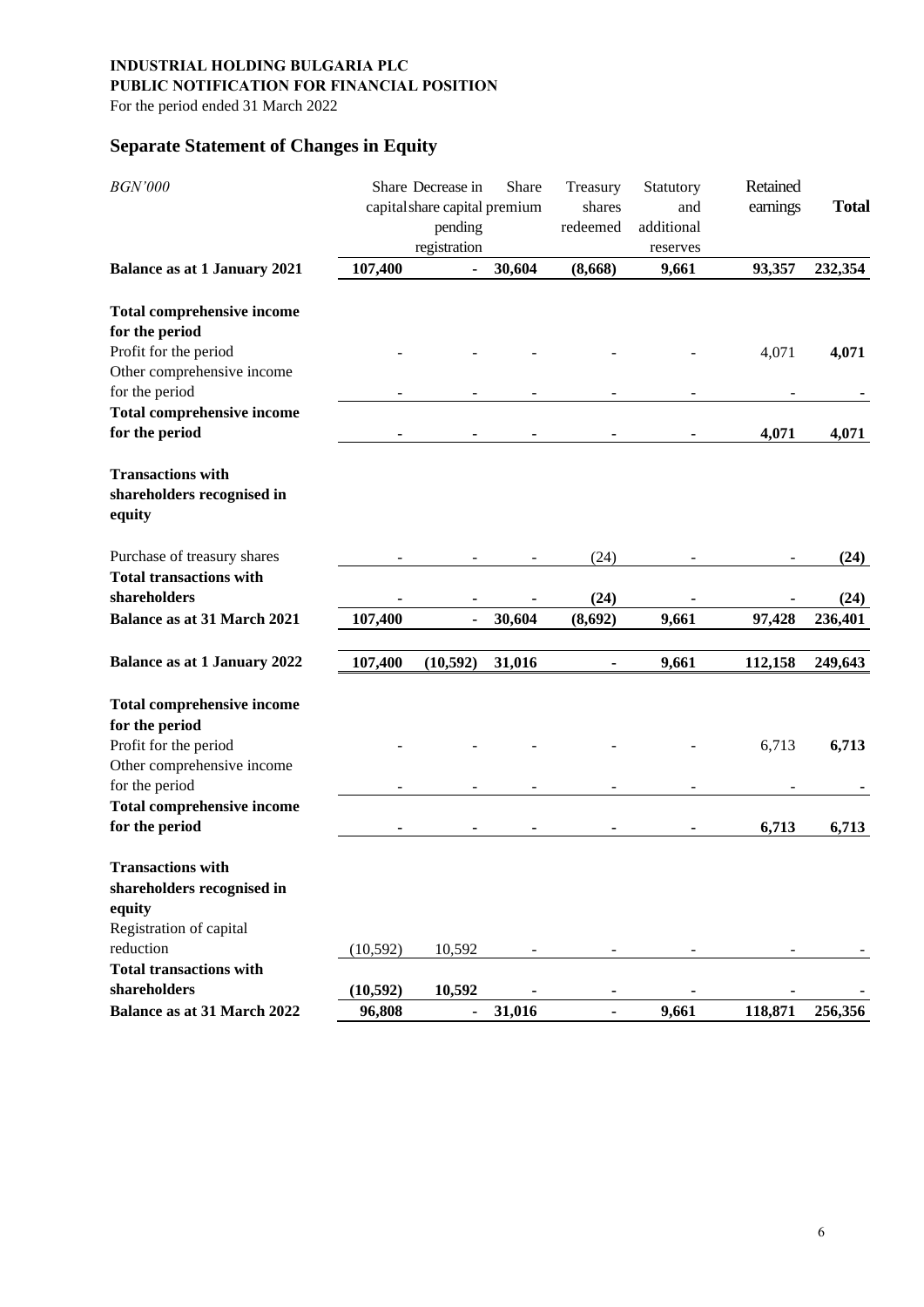For the period ended 31 March 2022

### **Interest and dividend income**

| <i>BGN'000</i>  | 31 March 2022 | <b>31 March 2021</b> |
|-----------------|---------------|----------------------|
| Dividend income | 6.658         | 4.163                |
| Interest income | 247           | 239                  |
|                 | 6.905         | 4.402                |

Dividend income of BGN 6,658 thousand was reported as at 31 March 2022 (31 March 2021: BGN 4,163 thousand), distributed by:

| <i>BGN'000</i>           | <b>31 March 2022</b> | 31 March 2021 |
|--------------------------|----------------------|---------------|
| ZMM Bulgaria Holding AD  | 3,678                | 3,329         |
| Privat Engineering EAD   | 2,266                |               |
| <b>IHB</b> Shipdesign AD | 455                  | 698           |
| Maritime Holding AD      | 259                  | 136           |
|                          | 6,658                | 4.163         |

Interest income of BGN 247 thousand (31 March 2021: BGN 239 thousand) originates from interest-bearing receivables from subsidiaries on cash loans granted.

### **Employee benefit expenses**

| <i>BGN'000</i>                                   | <b>31 March 2022</b> | 31 March 2021 |
|--------------------------------------------------|----------------------|---------------|
| Wages and salaries                               | (142)                | (133)         |
| Social insurance costs and other social payments | (19                  | 19)           |
|                                                  | (161)                | (152)         |

### **Other operating expenses**

| <i>BGN'000</i>                       | 31 March 2022 | 31 March 2021 |
|--------------------------------------|---------------|---------------|
| Depreciation / amortization expenses | (51)          | (52)          |
| Costs of materials                   | (9)           | (8)           |
| Other operating expenses             |               |               |
|                                      | (67)          | (65)          |

### **Finance income and finance costs**

| <i>BGN'000</i>                                                        | <b>31 March 2022</b> | <b>31 March 2021</b> |
|-----------------------------------------------------------------------|----------------------|----------------------|
| <b>Finance</b> income                                                 |                      |                      |
| Foreign exchange gains, net                                           | 127                  |                      |
|                                                                       | 127                  |                      |
| <b>Finance costs</b>                                                  |                      |                      |
| Interest expenses on bank loans                                       | (17)                 | (41)                 |
| Interest expenses on deposits and loans from related parties,<br>etc. | (17)                 | (10)                 |
| Interest expenses on lease contracts                                  |                      | (3)                  |
| Charges bank loans                                                    | (1)<br>(2)           | (3)                  |
| Foreign exchange losses, net                                          |                      | (1)                  |
| Other finance costs                                                   | (9)                  | (1)                  |
|                                                                       | (46)                 | (59)                 |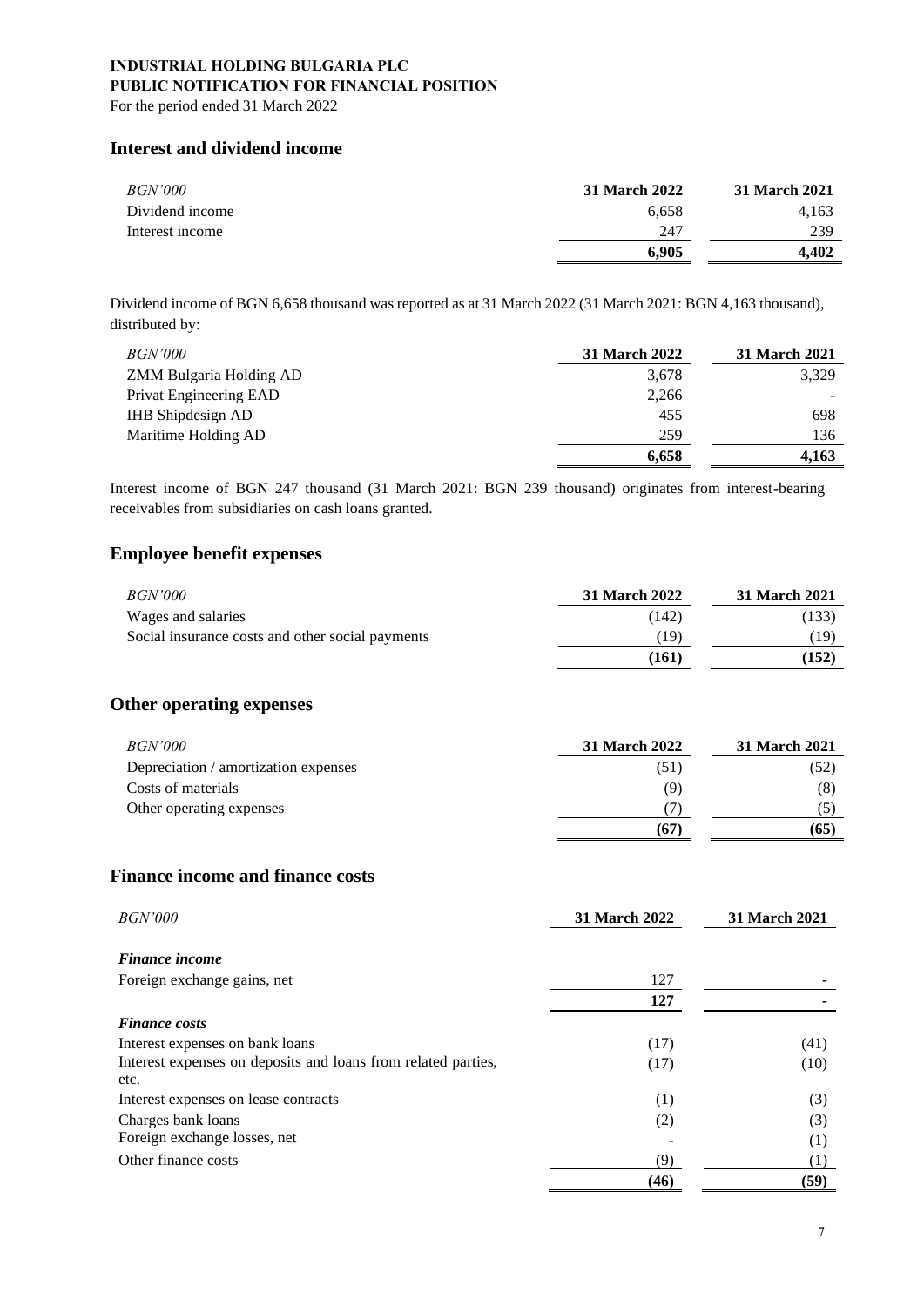For the period ended 31 March 2022

### **Income tax**

The Company owes no income taxes for the periods ended 31 March 2022 and 31 March 2021.

The reconciliation of income tax expenses and the accounting profit multiplied by the applicable rate for the periods ended 31 March 2022 and 31 March 2021 is as follows:

| <i>BGN'000</i>                                                                  | 2022  | 31 March 31 March 2021 |
|---------------------------------------------------------------------------------|-------|------------------------|
| <b>Accounting profit before taxes</b>                                           | 6.713 | 4,071                  |
| Income tax expense at the applicable tax rate of 10% for 2022 (2021: 10%)       | (671) | (407)                  |
| Income exempt from taxation – dividends                                         | 666   | 416                    |
| Tax loss, for which tax asset is not recognised                                 |       | (9)                    |
| Utilisation of tax losses, for which deferred tax asset is not recognised       |       |                        |
| Income tax benefit / (expense) at an effective tax rate of $0\%$ (2020: $0\%$ ) |       |                        |

As at 31 March 2022, the Company reported a deferred tax asset of BGN 6 thousand (at 31 December 2021: BGN 7 thousand) on accrued retirement benefit liabilities, the unused leave liability, the lease liability, and the right-ofuse asset.

### **Investments in subsidiaries**

Investments, held by the Company as of 31 March 2022 and 31 December 2021, were as follows:

|                                           |                             | <b>31 March 2022</b>   |                            |                 | 31 December 2021    |
|-------------------------------------------|-----------------------------|------------------------|----------------------------|-----------------|---------------------|
| <i>BGN'000</i>                            | Country of<br>incorporation | <b>Share</b><br>amount | <b>Share</b><br>percentage | Share<br>amount | Share<br>percentage |
| <b>ZMM Bulgaria Holding EAD</b>           | Bulgaria                    | 7,887                  | 100.000                    | 7,885           | 99.998              |
| Privat Engineering EAD                    | Bulgaria                    | 45,601                 | 100.000                    | 45,601          | 100.000             |
| <b>KRZ</b> Port Burgas AD                 | Bulgaria                    | 4,774                  | 99.650                     | 4,774           | 99.650              |
| Maritime Holding AD                       | Bulgaria                    | 400                    | 61.000                     | 400             | 61.000              |
| International Industrial Holding Bulgaria | Switzerland                 | 130                    | 100.000                    | 130             | 100.000             |
| AG                                        |                             |                        |                            |                 |                     |
| <b>KLVK AD</b>                            | Bulgaria                    | 46,096                 | 67.960                     | 46,096          | 67.960              |
| <b>IHB</b> Shipdesign AD                  | Bulgaria                    | 70                     | 70.000                     | 70              | 70.000              |
| <b>Bulyard Shipbuilding Industry EAD</b>  | Bulgaria                    | 66,189                 | 100.000                    | 63,371          | 95.890              |
| <b>Odessos PBM EAD</b>                    | Bulgaria                    | 23,653                 | 100.000                    | 23,653          | 100.000             |
| IHB 3 Design AD (in liquidation)          | Bulgaria                    | 51                     | 51.000                     | 51              | 51.000              |
|                                           |                             | 194,851                |                            | 192,031         |                     |

In November 2021, the General Meeting of Shareholders of IHB 3 Design AD took a decision to terminate the company's activities and to declare it in liquidation. The term of liquidation is 6 months as of 17 January 2022 – the date of registration of the notice to the Company's creditors with the Commercial Register.

In January 2022, Industrial Holding Bulgaria PLC purchased from its subsidiary the remaining shares of the capital of ZMM Bulgaria Holding EAD and thus it became the sole equity owner of the company.

In March 2022 Industrial Holding Bulgaria PLC acquired from its subsidiary the remaining shares of the capital of Bulyard Shipbuilding Industry EAD and thus, it became the sole equity owner of the latter.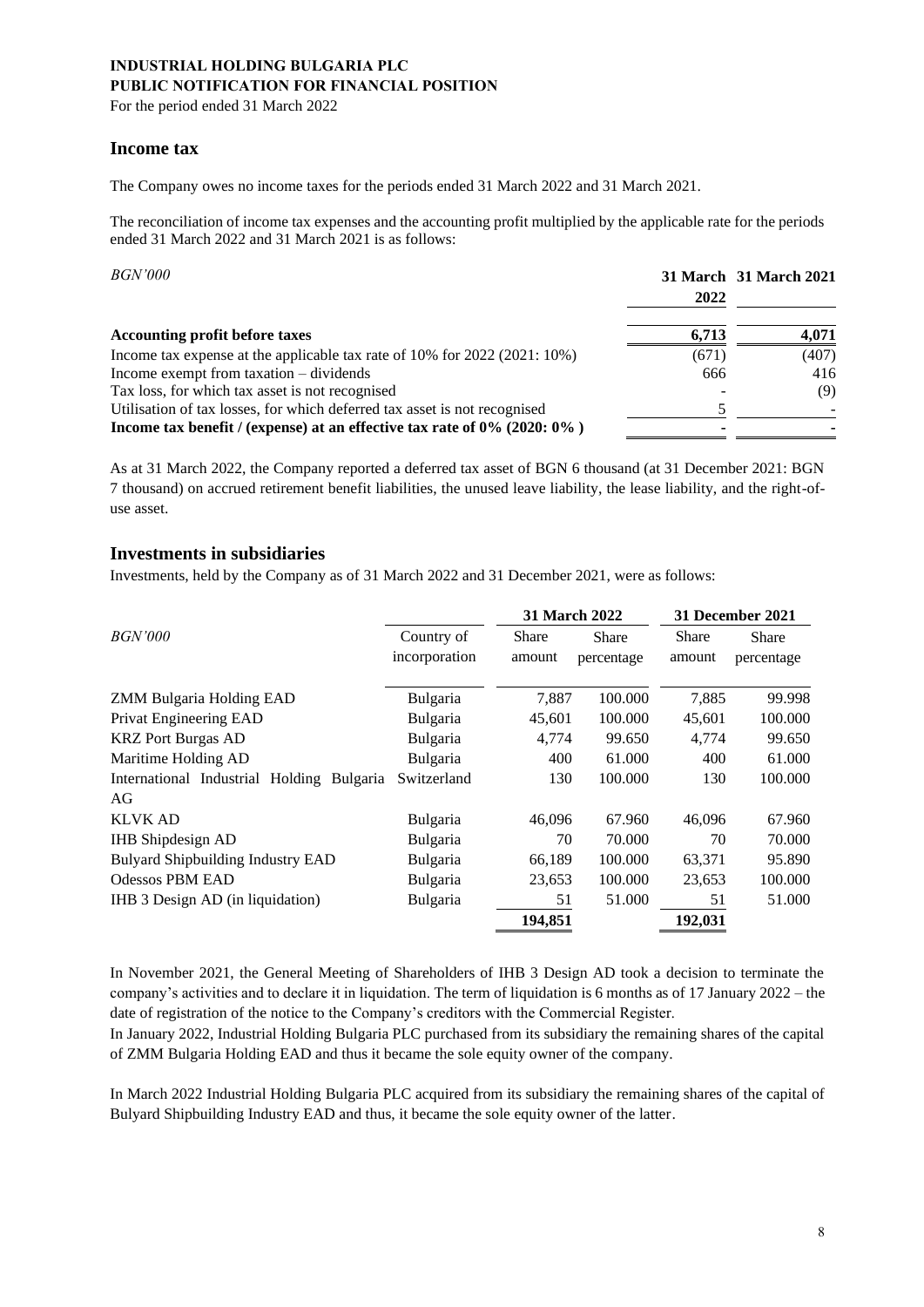For the period ended 31 March 2022

### **Interest-bearing loans and borrowings**

| <i>BGN'000</i>                                 | <b>Currency</b> | Interest rate<br>$\frac{0}{0}$ | 31 March 2022 | 31 December<br>2021 |
|------------------------------------------------|-----------------|--------------------------------|---------------|---------------------|
| Bank Loan Agreement No. 16 of 27<br>March 2018 | <b>EUR</b>      | 1.9%                           | 3,262         | 3,914               |
|                                                |                 |                                | 3.262         | 3.914               |
| Long-term portion                              |                 |                                |               | 326                 |
| Short-term portion                             |                 |                                | 3,262         | 3,588               |

The Bank Loan Agreement No. 16 of 27 March 2018 concluded for the purpose to refinance part of the debenture loan is repaid in equal monthly instalments, with the last instalment being due in January 2023. Guarantors on the contract are subsidiaries. The contract is secured by mortgages on real estate (land and buildings) of a subsidiary.

In February 2022, Industrial Holding Bulgaria PLC signed a Bank Loan Contract No. 22F-000155 for the purpose of securing loan funds for investments of a subsidiary totalling EUR 10,000 thousand. The loan matures in February 2028 with a 12-month term of utilisation and is to be repaid in equal instalments as of March 2023. A fixed interest rate of 1.4% p.a. has been agreed. Subsidiaries are guarantors under the contract. The contract will be secured by mortgages on real estate (land and buildings) of a subsidiary. In April 2022, the company frozen the amount of USD 2,170 thousand as a collateral in an account with the creditor bank; the funds will be discharged after establishing the mortgages. As of the date of issuing this public notification, Industrial Holding Bulgaria PLC has utilised EUR 1,879 thousand from this bank loan and the funds were provided to the subsidiary for a gradual implementation of its investments.

### **Lease liabilities**

| <i>BGN'000</i>     | <b>31 March 2022</b>     | 31 December 2021 |  |
|--------------------|--------------------------|------------------|--|
| Lease liabilities  | 125                      | 166              |  |
| Long-term portion  | $\overline{\phantom{a}}$ |                  |  |
| Short-term portion | 125                      | 166              |  |

The lease liability represents the discounted amount of the estimated rental payments under a contract for the rent of an office (a building). Pursuant to the latter contract, the Company also recognized a right-of-use asset.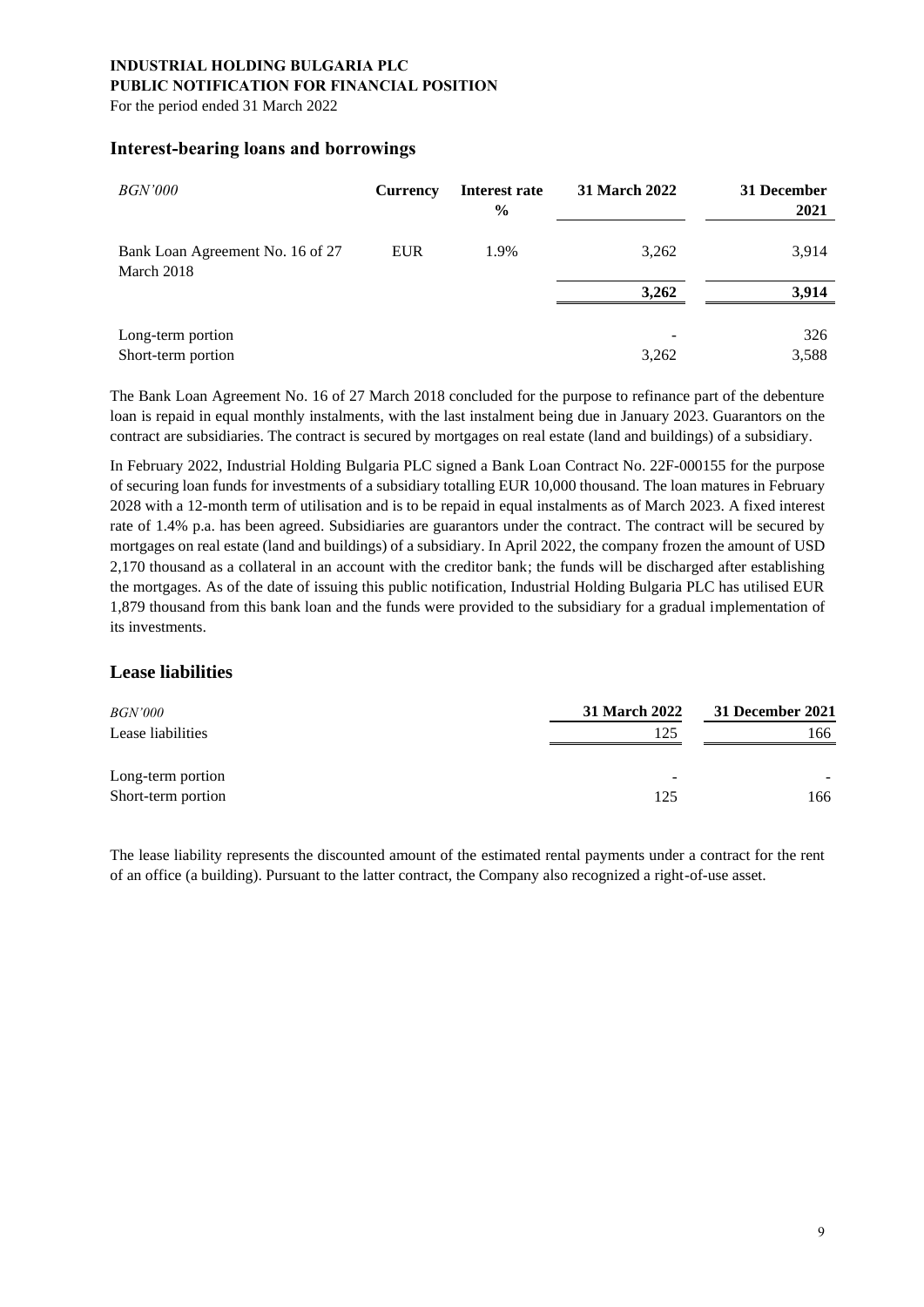For the period ended 31 March 2022

## **Equity**

### *Share capital - registered*

The share capital is stated at par according to the court registration.

| <i>BGN'000</i>                                              | 31 March 2022 | 31 December<br>2021 |
|-------------------------------------------------------------|---------------|---------------------|
| 96,808,417 ordinary shares with nominal value of BGN 1 each | 96.808        | 107,400             |
|                                                             | 96,808        | 107,400             |

On 18 November 2021, the General Meeting of Shareholders of Industrial Holding Bulgaria PLC took a decision to reduce the capital of the Company from BGN 107,400,643 to BGN 96,808,417 by invalidating 10,592,226 redeemed treasury shares with par value of BGN 1 each. The reduction of the capital was entered into the Commercial Register on 7 March 2022 after the expiry of the statutory deadlines, and the treasury shares held have been invalidated.

As of 31 March 2022 the company's capital comprises 96,808,417 dematerialised registered voting shares with nominal value of BGN 1 each that are listed for trading on Bulgarian Stock Exchange. The share capital is subscribed at its nominal amount and is paid in full. There is no preference shares or bearer's shares.

### *Shareholders*

The shareholders of Industrial Holding Bulgaria PLC holding directly more than 5% of the company's capital as of 31 March 2022 are as follows:

|                    | <b>Number of shares</b><br>as at 31 March |               |
|--------------------|-------------------------------------------|---------------|
| <b>Shareholder</b> | 2022                                      | 31 March 2022 |
| <b>BULLS AD</b>    | 65,359,988                                | 67.51%        |
| DZH AD             | 9,657,874                                 | 9.98%         |
| Others             | 21,790,555                                | 22.51%        |
|                    | 96,808,417                                | 100.00%       |

In 2021, Bulls AD concluded an agreement with DZH AD for the implementation of a common company management policy through a joint exercise of the voting rights held, with the way of implementation being determined by Bulls AD. According to a public notification for disclosure of shareholding by Bulls AD, the agreement was terminated as of 1 April 2022.

### *Treasury shares redeemed*

By a decision of the General Meeting of Shareholders of Industrial Holding Bulgaria PLC of 18 November 2021, a new procedure for redemption of treasury shares was initiated with the following parameters:

- number of shares to be redeemed annually for a period of five years up to 3% of the registered capital of the Company for each calendar year, but not more than 10% in total for the entire redemption period and not more than 10% of the entire capital of the Company;
- minimum redemption price BGN 1.00 per share;
- maximum redemption price BGN 3.00 per share.

Allianz Bank Bulgaria AD was elected an investment intermediary.

The Company did not hold treasury shares redeemed as at 31 March 2022.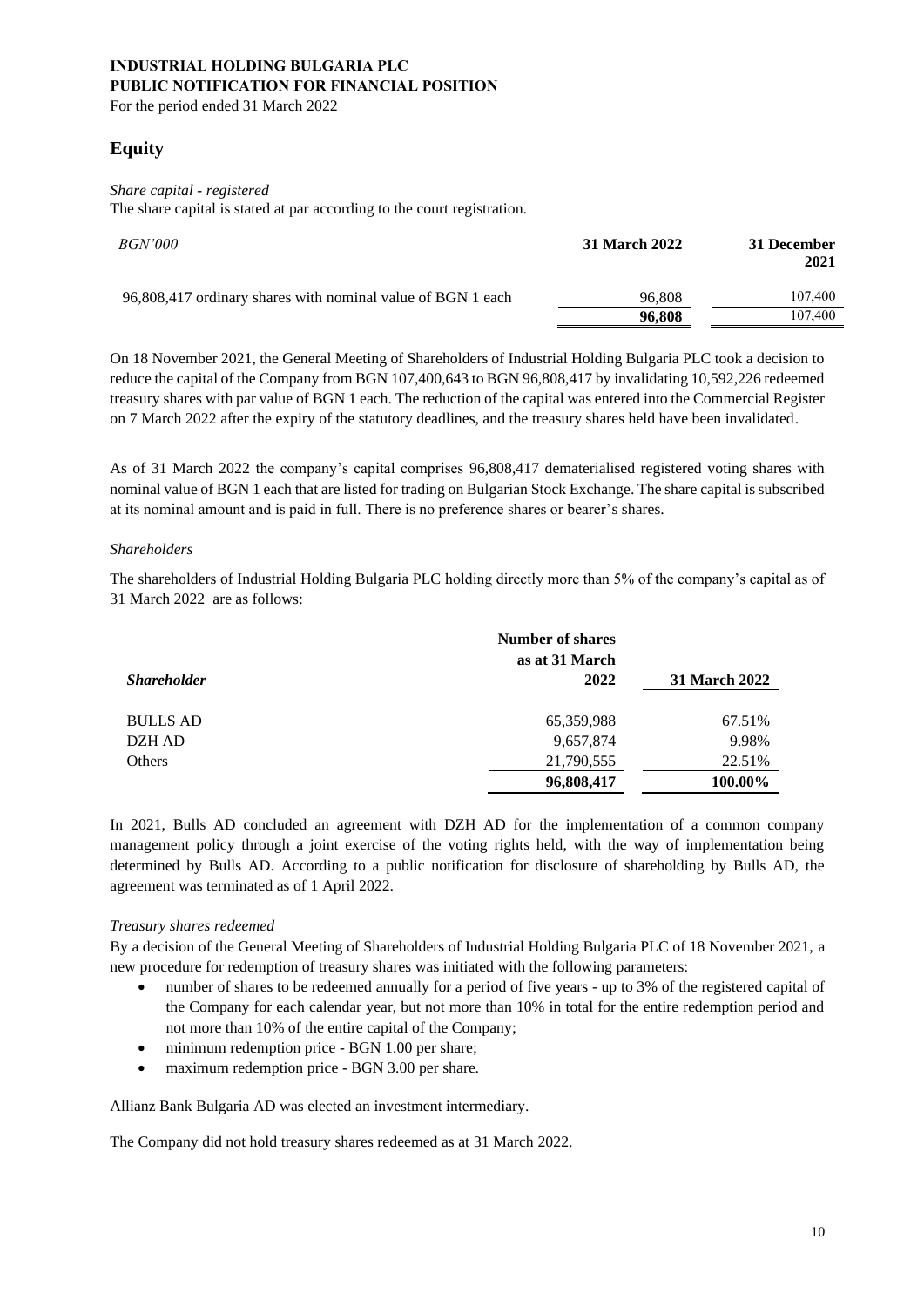For the period ended 31 March 2022

### **Related party disclosure**

The Company is a related party with the following persons in accordance with the definitions of IAS 24:

*I. Persons exercising control*

- Bulls AD, a company that holds directly 67.51% of Industrial Holding Bulgaria PLC. In 2021, Bulls AD concluded an agreement with another shareholder holding 9 657 874 shares representing 9.98% of the capital to implement a common company management policy through a joint exercise of the voting rights held, with the way of implementation being determined by Bulls AD. According to a public notification for disclosure of shareholding by Bulls AD, the agreement was terminated as of 1 April 2022.
- Dimitar Zhelev, a person exercising control over Bulls AD and husband of Daneta Zheleva, the Chief Executive Officer of Industrial Holding Bulgaria PLC.

*II. Key management personnel, including the Management and the Supervisory Board of the Company*

*III. Entities under the joint control of the Persons exercising control* 

*IV. Entities, over which the persons that have control also exercise significant influence or are members of their key management personnel*

#### *V. Subsidiaries*

• *Subsidiaries in which the Company holds direct control*

The direct subsidiaries of Industrial Holding Bulgaria PLC as at 31 March 2022 and 31 December 2021 are disclosed in *Investments in subsidiaries.*

• *Subsidiaries in which the Company holds indirect control*

IHB Metal Castings AD is an indirect subsidiary of Industrial Holding Bulgaria PLC because it is a subsidiary of ZMM Bulgaria Holding AD, a direct subsidiary of Industrial Holding Bulgaria PLC. Karvuna Ltd. and Tirista Ltd. are indirect subsidiaries of Industrial Holding Bulgaria PLC because they are subsidiaries of Privat Engineering EAD, a direct subsidiary of Industrial Holding Bulgaria PLC. Bulport Logistics AD and Odria Ltd are indirect subsidiaries because they are subsidiaries of KLVK AD, a direct subsidiary of Industrial Holding Bulgaria PLC.

The total amount of related party transactions and outstanding balances for the current and previous reporting periods is as follows:

### **Loans to related parties**

| <i>BGN'000</i>                          | <b>Type of</b><br>transaction | 31 March<br>2022 | 31 December<br>2021 |
|-----------------------------------------|-------------------------------|------------------|---------------------|
| <i>Subsidiaries</i>                     | Principal                     | 60,076           | 64,255              |
|                                         | Interest                      | 290              | 264                 |
|                                         |                               | 60,366           | 64,519              |
| Long-term portion<br>Short-term portion |                               | 49.920<br>10,446 | 64,255<br>264       |

The loans granted are secured by promissory notes, except for:

the loan extended to Odria Ltd of BGN 14,974 thousand as at 31 March 2022, which is secured by a first ranking sea mortgage on m/v Dimond Sky, owned by the subsidiary.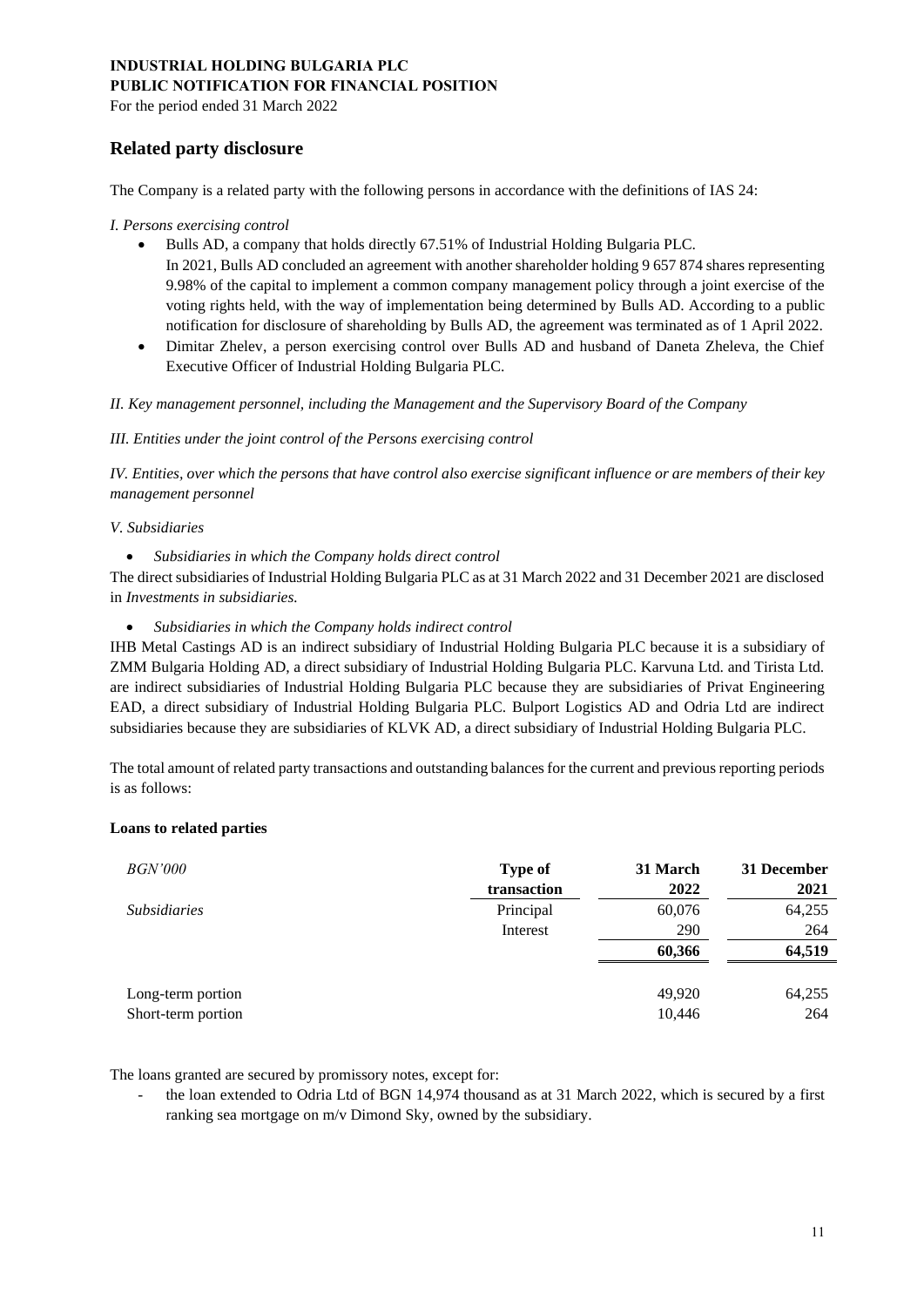For the period ended 31 March 2022

### **Trade and other receivables**

| <i>BGN'000</i>                                                                                                                                | Type of<br>transaction | 31 March<br>2022 | 31 December<br>2021 |
|-----------------------------------------------------------------------------------------------------------------------------------------------|------------------------|------------------|---------------------|
| <i>Subsidiaries</i>                                                                                                                           | <b>Dividends</b>       | 766              | 810                 |
| Entities, over which the persons that have control<br>exercise also significant influence or are members of<br>their key management personnel | Prepayments            |                  | 9                   |
|                                                                                                                                               |                        | 766              | 819                 |
| Cash with banks - related parties                                                                                                             |                        |                  |                     |
| <i>BGN'000</i>                                                                                                                                |                        | 31 March         | 31 December         |
|                                                                                                                                               |                        | 2022             | 2021                |
| Entities, over which the persons that have control exercise also significant<br>influence or are members of their key management personnel    |                        | 4,099            | 3,083               |
|                                                                                                                                               |                        | 4.099            | 3,083               |

#### **Loans and deposits from related parties**

| <b>BGN'000</b>             | <b>Note</b> | 31 March<br>2022 | 31 December<br>2021 |
|----------------------------|-------------|------------------|---------------------|
| Persons exercising control | Principal   | 978              |                     |
|                            | Interest    | 2                |                     |
|                            |             | 980              |                     |
| <b>Subsidiaries</b>        | Principal   | 1,851            | 7,395               |
|                            | Interest    | 4                | 23                  |
|                            |             | 1,855            | 7,418               |
|                            |             | 2,835            | 7,418               |
| Long-term portion          |             | 978              |                     |
| Short-term portion         |             | 1,857            | 7,418               |

Deposits received from subsidiaries as at 31 March 2022 are not secured and bear a fixed interest rate; they mature in September 2022. The terms and conditions of deposits as at 31 December 2021 remain the same.

Industrial Holding Bulgaria PLC received a loan from a person exercising control maturing in 2028 and bearing an interest rate of EURIROR +1%,but not less than 1%.

#### **Trade and other payables**

| <i>BGN'000</i>      | <b>Type of</b> | 31 March | 31 December |
|---------------------|----------------|----------|-------------|
|                     | transaction    | 2022     | 2021        |
| <i>Subsidiaries</i> | Purchase of    | 2,818    | -           |
|                     | shares         |          |             |
|                     |                | 2,818    |             |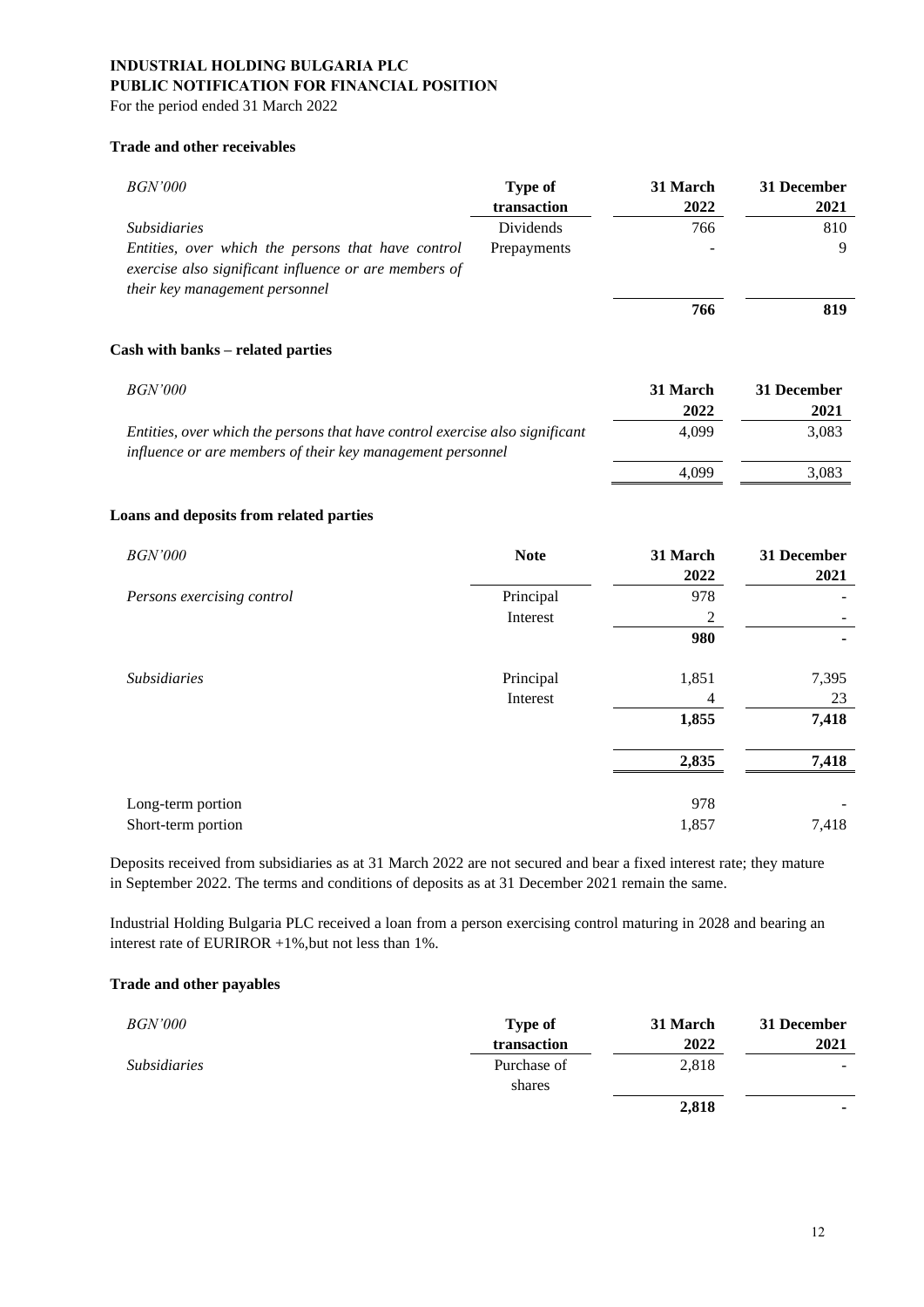For the period ended 31 March 2022

#### **Sale transactions**

| <i>BGN'000</i>      | <b>Type of transaction</b> | 31 March<br>2022 | 31 March<br>2021 |
|---------------------|----------------------------|------------------|------------------|
| <i>Subsidiaries</i> | Dividend income            | 6,658            | 4,163            |
|                     | Rental income              | 11               |                  |
|                     |                            | 6,669            | 4.174            |

### **Purchase transactions**

| <b>Type of</b><br>transaction | 31 March<br>2022 | 31 March<br>2021 |
|-------------------------------|------------------|------------------|
| Purchase of shares            | 2,820            |                  |
|                               | 2,820            |                  |
| Costs of hired<br>services    | 2                | 2                |
| Other finance costs           |                  |                  |
|                               | 2                | 3                |
|                               | 2,822            | 3                |
|                               |                  |                  |

### **Loans to related parties**

| <i>BGN'000</i>      |                  | <b>Amounts</b><br>granted | Non-cash $-$<br>(increase) /<br>decrease | Principal<br>repaid | <b>Interest</b><br>income | <b>Interest</b><br>received |
|---------------------|------------------|---------------------------|------------------------------------------|---------------------|---------------------------|-----------------------------|
| <b>Subsidiaries</b> | 31 March<br>2022 | (1,328)                   |                                          | 5,507               | 247                       | 221                         |
| <b>Subsidiaries</b> | 31 March<br>2021 | (1,179)                   | -                                        | 1,102               | 239                       | 61                          |
|                     | 31 March<br>2022 | (1,328)                   | ۰.                                       | 5,507               | 247                       | 221                         |
|                     | 31 March<br>2021 | (1,179)                   | ۰                                        | 1,102               | 239                       | 61                          |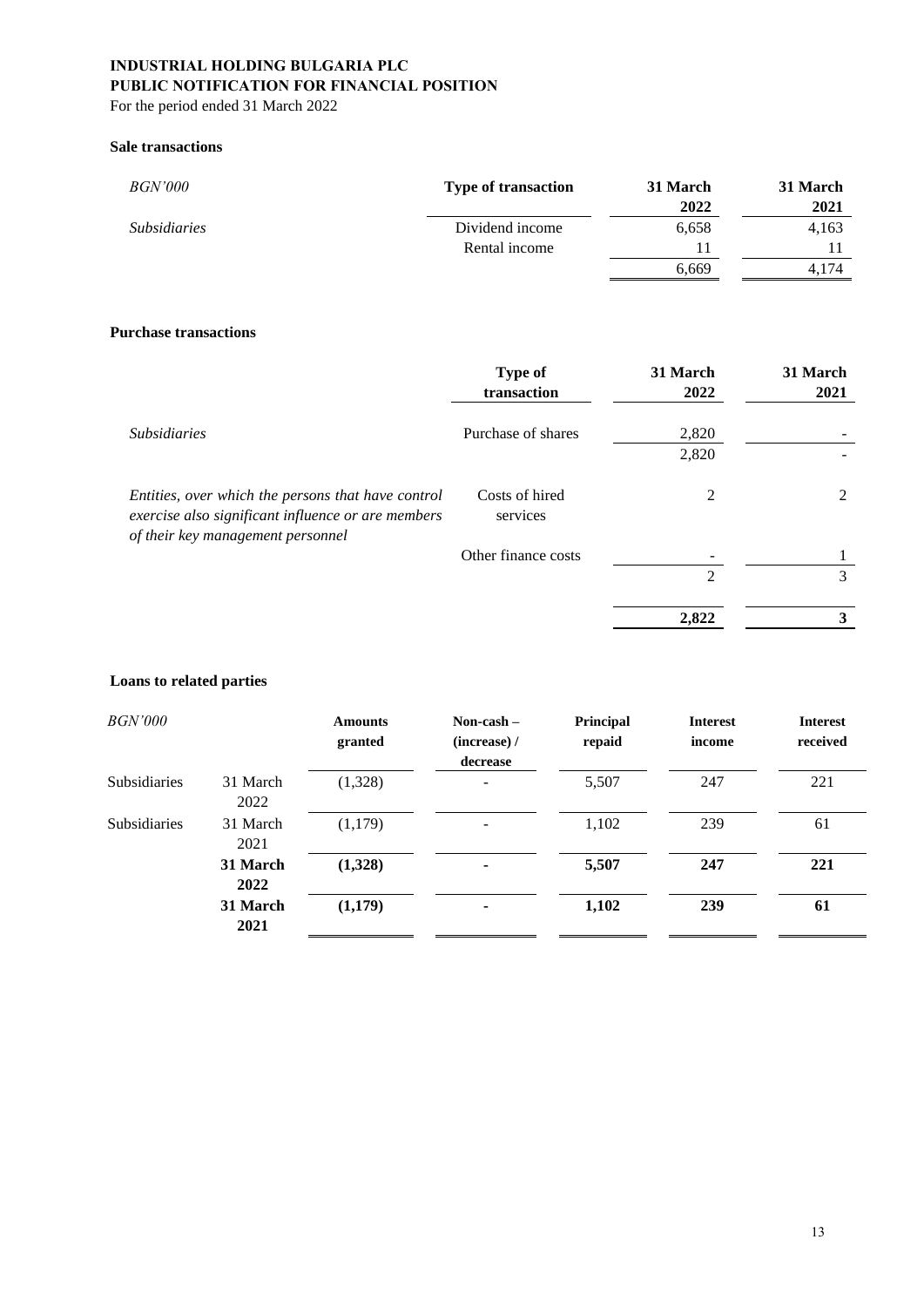For the period ended 31 March 2022

| <b>BGN'000</b>                   |                  | <b>Amounts</b><br>received | Non-cash –<br>increase /<br>(decrease) | Principal<br>paid | <b>Interest</b><br>expenses | <b>Interest</b><br>paid  |
|----------------------------------|------------------|----------------------------|----------------------------------------|-------------------|-----------------------------|--------------------------|
| Persons<br>exercising<br>control | 31 March<br>2022 | 978                        |                                        |                   | (2)                         |                          |
| <i>Subsidiaries</i>              | 31 March<br>2022 | 420                        | (5,944)                                | (47)              | (15)                        | (7)                      |
| Persons<br>exercising<br>control | 31 March<br>2021 |                            |                                        |                   |                             | $\overline{\phantom{a}}$ |
| <i>Subsidiaries</i>              | 31 March<br>2021 | 1,046                      | (3,429)                                |                   | (10)                        |                          |
|                                  | 31 March<br>2022 | 1,398                      | (5,944)                                | (47)              | (17)                        | (7)                      |
|                                  | 31 March<br>2021 | 1,046                      | (3, 429)                               |                   | (10)                        |                          |

#### **Loans and deposits from related parties**

### **Commitments and contingencies**

#### **Legal claims**

No legal claims have been filed against the Company.

#### **Guarantees**

According to Contract 319 of 30 November 2006 signed with a commercial bank for granting a credit limit for issuance of bank guarantees, letters of credit and working capital financing of the Holding and/or Group entities with a limit of BGN 10,000 thousand, as at 31 March 2021:

- bank guarantees of BGN 20 thousand (31 December 2021: BGN 20 thousand) were issued to Group companies: IHB Metal Castings AD;
- a letter of guarantee was issued to cover a liability of KRZ Port Burgas AD amounting to BGN 3,000 thousand (31 December 2021: BGN 3,000 thousand);
- a guarantee was issued to cover a liability of Bulyard Shipbuilding Industry EAD of BGN 1, 242 thousand (31 December 2021: Nil);
- a revolving credit line for working capital financing of BGN 5,500 thousand was opened (31 December 2021: BGN 5,500 thousand). As of 31 March 2022 amounts were not utilised by the Holding and/or its subsidiaries; if such occur, they will be presented net.

As of 31 March 2022, the unutilized limit under this contract for provision of a credit limit amounted to BGN 5,500 thousand.

The contract with the bank is secured by a registered pledge on the commercial enterprise of KRZ Port Burgas AD as a combination of rights, obligations and factual relations, with registration of the main assets with the respective registries.

In January 2022, the Company renegotiated the terms of the working capital financing limit under a Contract for the provision of a credit limit for the issuance of bank guarantees and working capital financing No. 319 of 30 November 2006, and the term for utilisation and repayment of amounts utilised under this limit was extended until January 2023.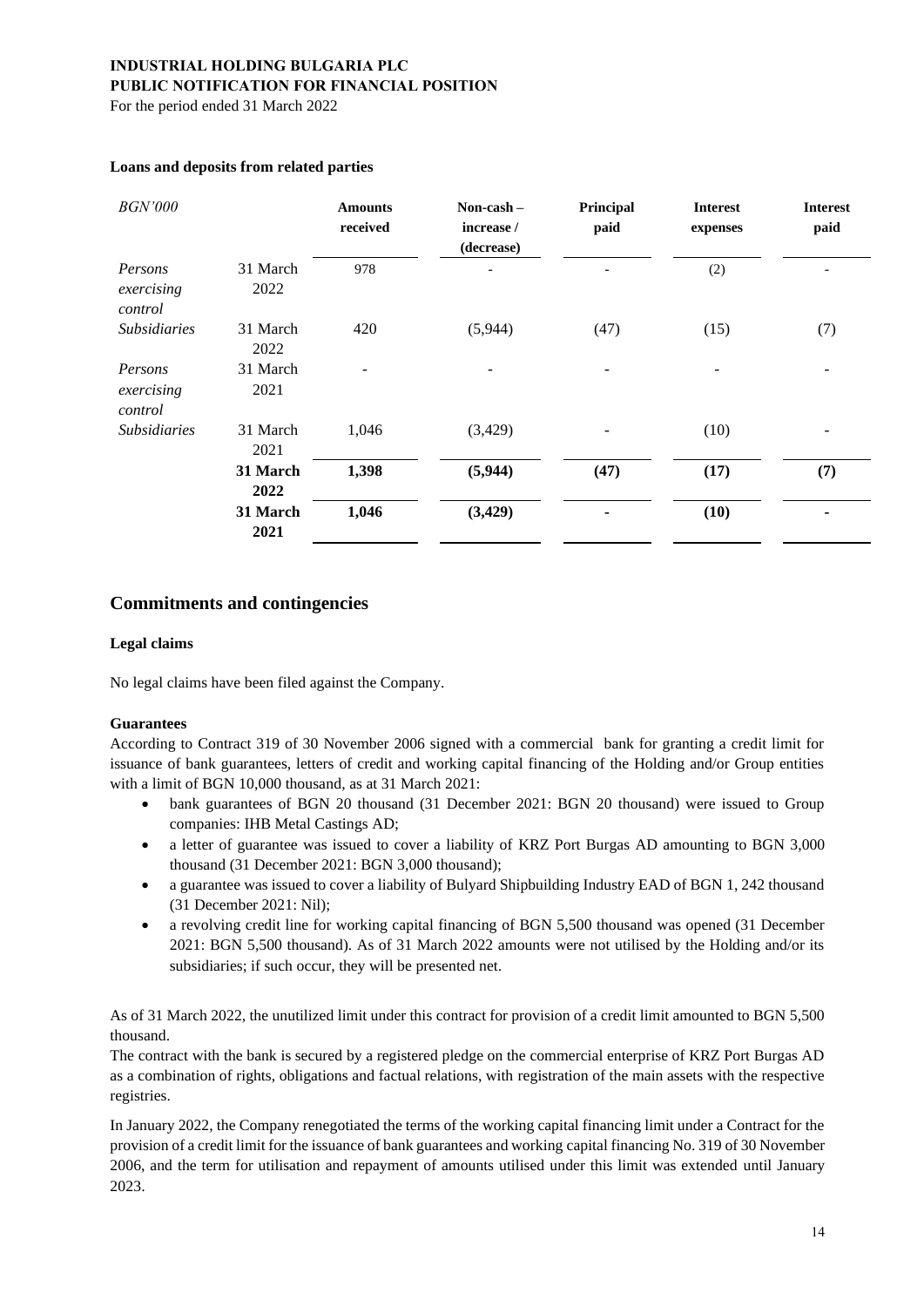For the period ended 31 March 2022

#### **Collateral**

To secure Bank loan agreement 16 of 27 March 2018 concluded for the purpose of partial financing of a debenture loan, the Company concluded a financial collateral agreement through a pledge of receivables providing for a right of use over all its accounts with the bank-creditor in an amount that should be at least equal to the loan liability at the relevant time.

In connection with the Bank Loan Agreement № 22F-000155 of 24 February 2022, obtained for the purpose of securing loan funds for investments of a subsidiary, it has concluded a financial collateral agreement by pledging receivables with the right of use on all its accounts in the creditor bank, in the amount of the obligation at the relevant time.

### **Description of the major risks and uncertainties faced by the**

#### *Non-systematic risks specific to the Company*

#### **Risks associated with the holding structure and the structure of the portfolio of IHB**

In so far as the activity of IHB relates to management of other companies' assets, it is exposed to the Group subsidiaries' industry risks. The Holding's investments are focused on businesses characterised by slow rotation of funds invested (machine-building), dependence on energy and other resources (machine-building, ship repair, maritime transport) and high cyclicity (ship repair, shop design, maritime transport, classification and certification, and port activity), thus reducing the return on the investment portfolio of IHB.

#### **Risks arising from pandemics and epidemics**

Globalization worldwide and the freer movement of goods and people lead to a significantly faster spread of pandemics and epidemics, and make it difficult to locate them in individual regions / countries, which in the case of more serious diseases, such as COVID-19, blocks world trade, limits and pose difficulties on the supply chain, and has an adverse impact on all economic agents. Possible extension / reduction of restrictive measures in individual countries are risks that can lead very fast to both improvement and deterioration of the external environment, and that have an impact in the trade partners of the Group companies.

#### **Risks arising out of dependence on the development of the global economy and trade**

The state of the global economy and demand for raw materials underpin the development of trade. Of all segments in the IHB's investment portfolio, the most direct and imminent impact they have on the shipping industry. Stress on the market and pressure on the freight have a number of divergent factors:

- cyclicity of the shipping industry cycles are linked to the global economy and the balance between the proposed shipping tonnage and the needs of exporters and importers. Risk exists for operators who have failed to properly plan and distribute their cash flows at a time of difficult access to finance under aggravated conditions during crisis;
- number of ships in construction and entry into service and state of the ship cutting market
- increased environmental restrictions the introduction of new eco-norms and directives against environmental pollution and for energy savings for vessels imposes mandatory reconstructions of vessels and other technical solutions to bring them in compliance with ecological regulations, shortens the time of operation of ships, and makes their operation more expensive;
- global fuel problems on the one hand, oil can be a cause of conflict and, on the other hand, the price and availability of it can be a cause of erosion or a fall in the freight market, as marine fuels are the main raw material in the industry and stock commodity. Restrictions imposed by the European Union and the United States on Russia as a major global supplier of crude oil and gas are having a negative effect;
- development potential stems from major infrastructure projects, major investments in the gas and oil sectors, etc.

The level of economic activity worldwide has impacted, albeit more slowly, on machine building, shipbuilding and ship repair, while port operations depend to a greater extent on the developments in the domestic market.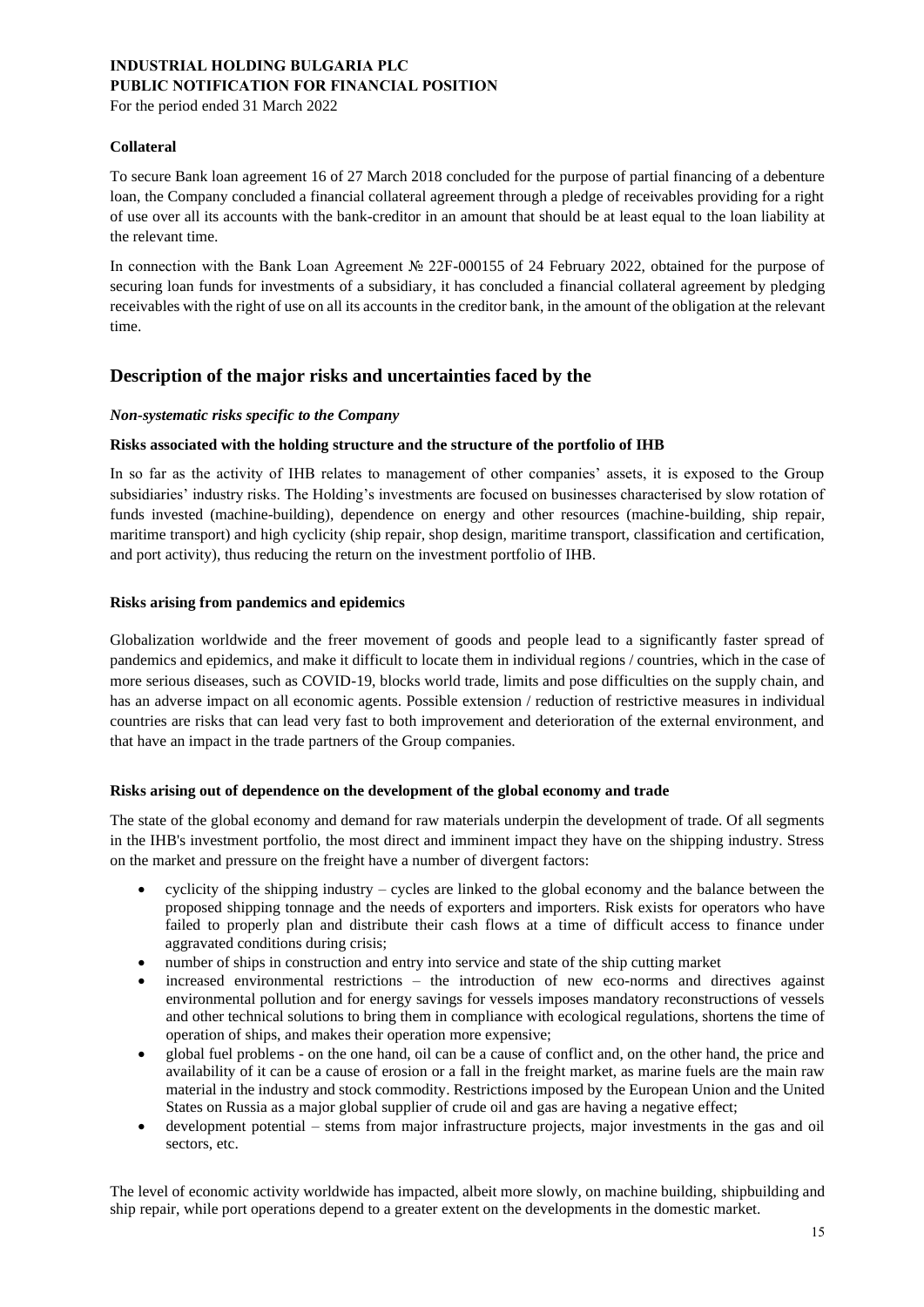For the period ended 31 March 2022

#### **Risk of political instability in traditional markets and regions, military activities and/or penalties imposed**

This risk stems from future changes in economic policy imposed by objective economic or political circumstances - continuing war conflicts around the world, political uncertainty in many places, sanctions and restrictions imposed on trade with a number of countries, refugee flows. This risk impedes the free movement of goods and people, and leads to a change in trade flows and transport corridors; moreover, it hampers the access of registry inspectors to supervised vessels. The risk also affects the machine building industry by reducing sales volumes on traditional markets. The war in Ukraine will have the most severe effect. The conflict will affect negatively both the sales and the supplies of the Group companies.

#### **Risks associated with fraud and abuse**

The COVID-19 pandemic intensified the risk of fraud and abuse increases, including that related to cyber-attacks, unscrupulous trade practices, bankruptcies of contractors, etc. The war between Russia and Ukraine has a similar effect.

#### **Risks relating to environment legislation**

The domestic and international legislation on ecology implies compliance with a number of measures on prevention, control and reduction of various types of environmental pollution. The trend in recent years is to increase regulations in this area. The pressure on phasing out the use of traditional energy sources, such as coal, oil or gas is growing worldwide. Restrictive duties are being introduced on imports of raw materials from countries that do not follow the European Union's environmental policies.

The Group's policy is to comply with all regulatory obligations in the area of ecology, which is linked to fixed investments for the alignment and maintenance of facilities and processes in accordance with the required standards.

#### **Risk related to basic commodities, materials and energy sources**

This risk results from changes in the supplies and prices of raw materials, materials and various energy sources being used. Disrupted supplies result in rise in prices and it in turn, has an extremely unfavourable effect on the results of manufacturing companies operating in metal-intensive and energy-absorbing segments, such as machine building and ship repair. Maritime transport is highly dependent on the prices of fuels. The impact of changes in the market price of electric energy is similar, as the electric energy is subject to international supply and demand and is determined by factors beyond the control of management. For several years now, the supply of electric energy has been negotiated at a Group level on the open market.

In 2022, the level of this risk has intensified. Gas, electricity and heat prices have risen to critical levels across Europe. Additional inflationary pressures are being exerted by the many monetary incentives introduced worldwide by countries in an attempt to deal with the effects of the pandemic and the shocking levels of energy prices. The broken supply chains due to COVID-19, as well as to the war in Ukraine, affect the growth of international prices of raw materials and goods, which fuels inflation at a rapid pace. The price jump cannot be transferred directly to the end customers and will significantly affect the profitability of the products and services offered by the Group.

#### **Risks relating to attracting and retaining experienced and qualified employees**

Many sectors of the national economy are experiencing a capacity crunch exacerbated by a long-standing lack of focus on secondary vocational education. The lasting trend of declining and aging population in our country naturally reduces people of working age. Employees' professional qualities affect directly entities' financial results and innovation performance. The risk is reinforced by the convertible nature of some professions and high worldwide demand for such staff

Management has adopted a long-term approach to human resource management related to preliminary and subsequent qualification of staff, as well as a close cooperation with the academic society in the country.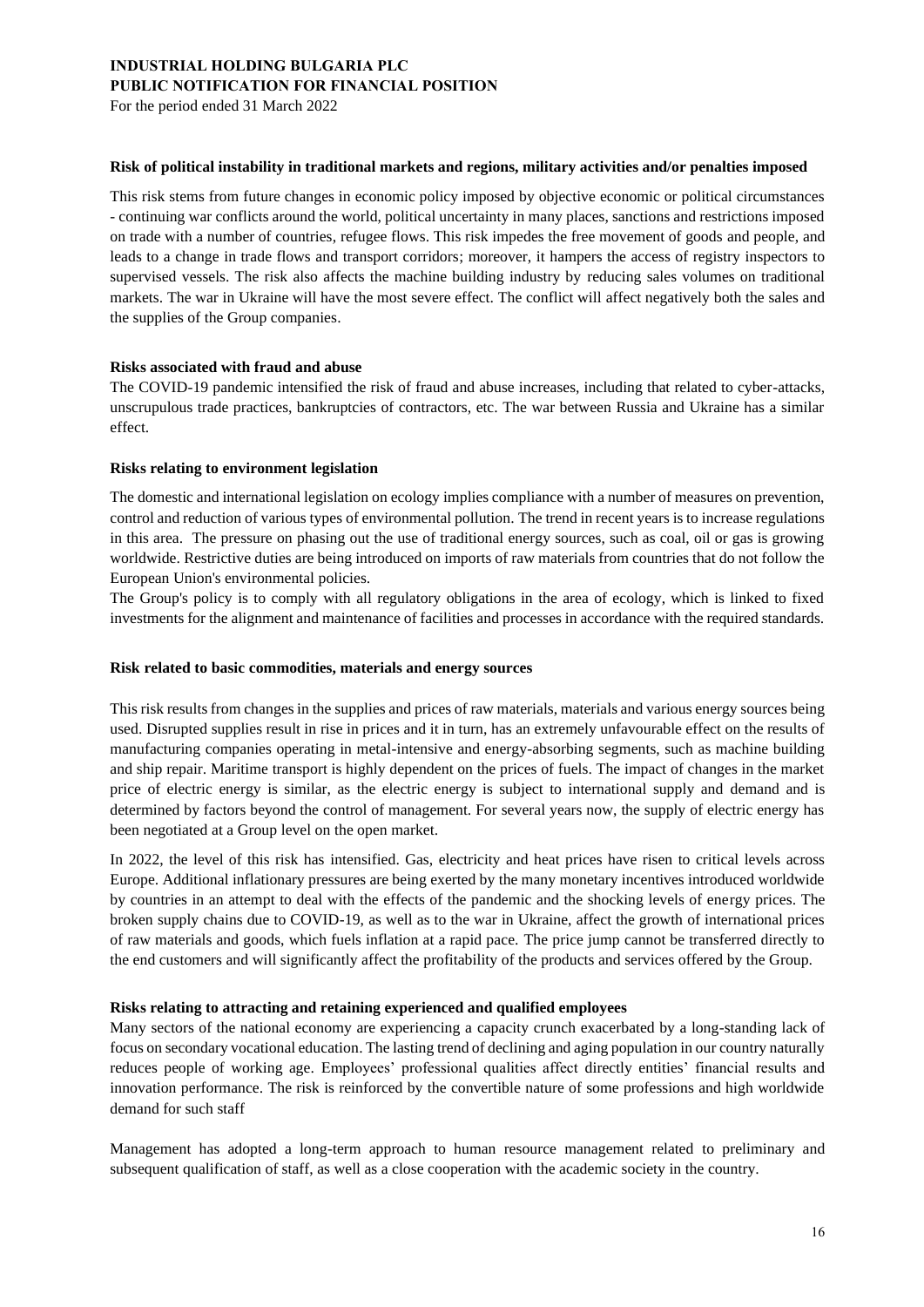For the period ended 31 March 2022

#### **Credit risk**

Credit risk is the risk of possible financial loss if a client or a party to a financial instrument fails to perform its contractual obligations. The risk is mainly related to receivables from clients and investments in other financial assets.

*Receivables from clients –* The Group's credit risk exposure depends on the customer's individual characteristics that differ between sectors. The most affected segments are that of ship building, ship design, classification and certification, and port activities.

The war in Ukraine and restrictions against Russia increase the level of credit risk worldwide and for the Group in particular. The Group's credit policy provides for that each new client shall be investigated for solvency before being offered the standard delivery and payment terms and conditions. Besides the price offered, when selecting a potential client or a charterer managers consider its credit rating, reputation, popularity, recommendations, etc.

*Investments –* The Group invests mainly in businesses and companies where the Holding holds the control and power to determine their development strategy.

*Guarantees* - It is a policy of the Group to issue financial guarantees only to Group companies and only after obtaining the preliminary approval of the managing bodies. There is a risk that the guarantees may be utilised in the event of non-performance of the covered liabilities. In case of need, the subsidiaries are able to utilise funds from the credit limit agreed by IHB for opening of letters of credit and issuance of bank guarantees to trade contractors.

#### **Liquidity risk**

Liquidity risk is the probability that the Group will be unable to meet all its obligations when they become due. Such risk may arise in case of delayed payments by clients. The Group companies elaborate financial planning to cover their expenses and current payables for a period of 90 days. Where possible, a deferred payment to suppliers and subcontractors is applied in combination with the above measures, but without affecting negatively their businesses. The Holding's management supports the Group companies' efforts towards attracting bank financing for investments and capacity utilization in the form of revolving credits for working capital in support of production. The attracted volumes of funds are maintained at pre-determined levels and approved only after their economic effectiveness for each company has been proven.

### **Currency risk**

The Group companies are exposed to currency risk as they perform purchases and/or sales and/or receive loans in currencies, other than the functional currency. Aiming at reducing the Group's exposure to currency risk, the Holding's management is trying to minimise the payments in foreign currencies other than the functional currency in the operating activity of most companies. The goal is that transactions with customers and suppliers are agreed primarily in BGN and EUR for the companies the functional currency of which is the Bulgarian lev and in USD for the ship companies, as USD is the main currency, in which the ship business operates. Given the Bulgaria's jointing the ERM II exchange rate mechanism (the so-called euro area waiting room), there is a low risk that the EUR exchange rate agreed vis-à-vis the exchange rate of the Bulgarian lev in the event of entry into the Euro area to be different from the currently effective exchange rate. The Group is currently exposed to currency risk from changes in the exchange rate of the US Dollar in relation to the free cash flows generated by maritime transport. The increase in the revenue share from foreign ships in total sales strengthens the impact of this risk on the financial results of the ship register.

#### **Interest rate risk**

The Group companies are exposed to interest rate risk in cases of financing, whose price includes a floating interest rate component plus a margin. In managing this risk, management seeks to either negotiate fixed-rate loans or to conclude hedging transactions aiming at minimizing the effects of the changes in the floating interest rate component. Accelerating inflation growth in 2022 may earlier lead to a change in Central Banks' policies to increase interest rates and tighter fiscal conditions in the future.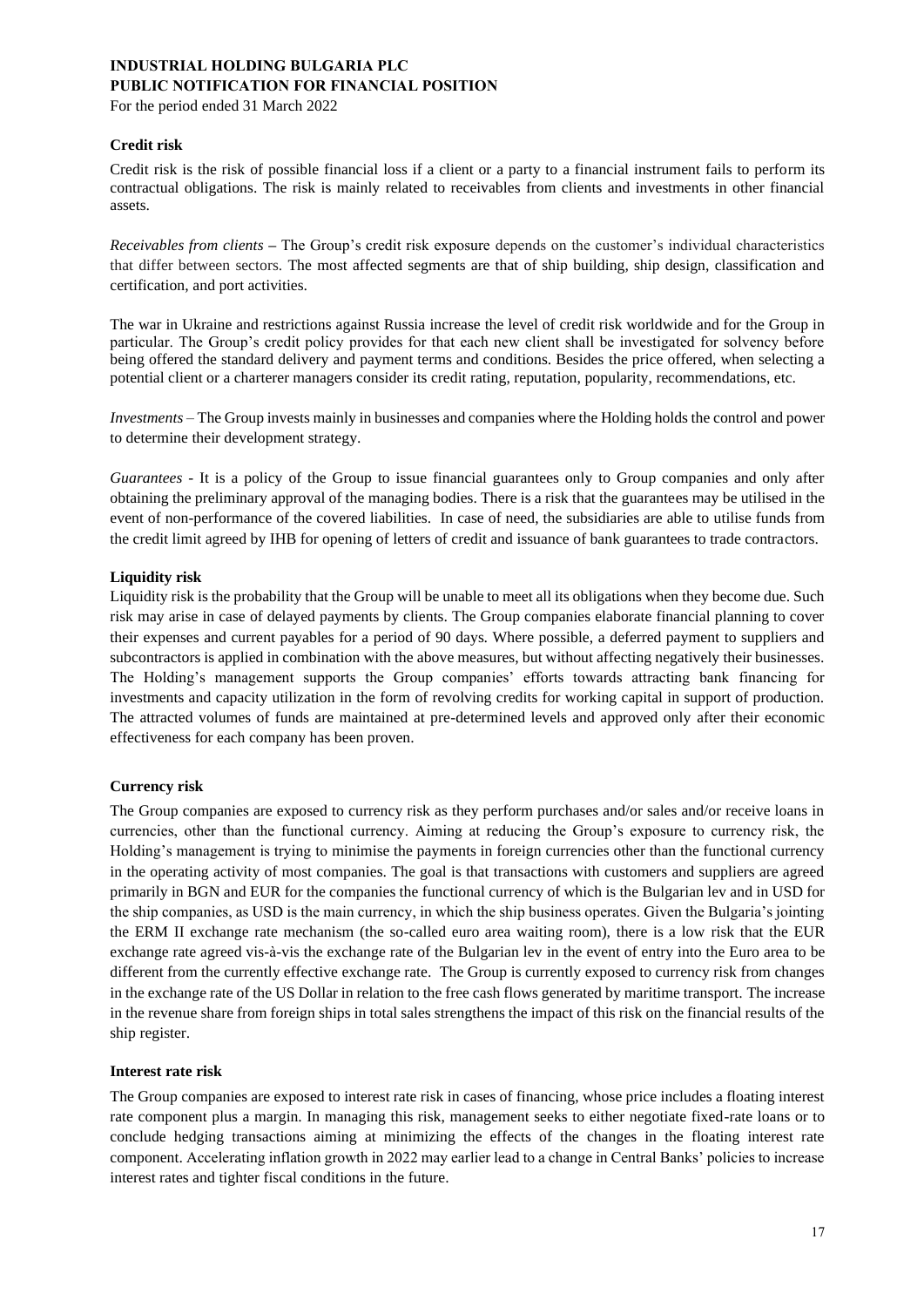For the period ended 31 March 2022

### **Systematic risks**

The Holding and its subsidiaries are exposed to systematic risks relating to the market and macro-environment in which the companies operate. The risk arising out of the military conflict between Russia and Ukraine is growing. These risks cannot be managed and controlled by the management team.

### **Trends for businesses, in which the Group companies operate**

#### Maritime transport

Initial expectations for the development of maritime transport in 2022 were reduced and international trade scored a decline as a result of disruptions caused by the combined effect of COVID-19, the war in Ukraine and global sanctions against Russia. Demand for tonnage dropped, freight levels fell and the shipping market slowed its growth in the first quarter. Because of the increased uncertainty, the cutting of old vessels and reduction of tonnage in operation continues at a slow pace and volume. This has had a negative impact on orders for new vessels, which remain at low levels. The impact of the continuing rise in the prices of steel, fuels and the ever-increasing environmental requirements towards new ships is similar. Climate issues and the decision to reduce the use of coal as an energy source are shrinking demand for tonnage. There is no foreseeable horizon in which the owners of the new vessels will be able to operate them without making additional costs for bringing them in compliance with regulatory changes and without restrictions. The concept of environmentally friendly marine fuel and at the same time, effective ship fuel, in view of the new regulations is not clear.

The Group's ships sail with Bulgarian crews, the recruitment of which is a serious problem due to the convertible nature of their professions and limited number of qualified staff.

All vessels of the IHB fleet have ballast systems installed. In the coming years, the impact of new regulations for the reduction of carbon dioxide emissions in the atmosphere in accordance with Plan 2030-2050 will be assessed, as well as possible solutions to comply therewith.

### **Ship building and ship repair**

Shrinking possibilities of postponing mandatory repairs of ships and the downturn in the freight market have increased demand for ship repairs at the end of 2021. The orders contracted by **Bulyard Shipbuilding Industry AD** for execution in 2022 have grown significantly. High interest is expected to continue throughout the first half of the year, which have boosted expectations for a better 2022. The negative impact of rising prices of materials and especially, of the energy resources, on the company's financial performance is growing. The development of the military conflict between Russia and Ukraine will also have a negative impact on the BSI business due to the reduced cargo in the Black Sea basin, disruption of supply chains, rising prices of materials, and increasing insurance premiums charged to shipowners.

### **Ship design**

The low levels of new shipbuilding orders over the first quarter of 2022 have affected the development of design services in several directions. On the one hand, tighter measures and rules to reduce the greenhouse effect of ships are reducing orders for new construction due to the lack of clarity at the moment what ships will be sought, with what engines and what fuel they will operate. The development of alternatives is still at an early stage. There is also no foreseeable time horizon in which owners can operate their ships without the need for additional investment to meet the dynamically changing environmental regulations. In addition, the war in Ukraine and its negative effects on shipping will force shipowners to reconsider their investment intentions for new or for renovating and upgrading existing vessels.

On the other hand, weak orders for new bulk carriers and the gradual expiration of the statutory deadline for the implementation of projects related to environmental requirements for ballast systems are expected to boost the market for retrofit services and 3D laser scanning.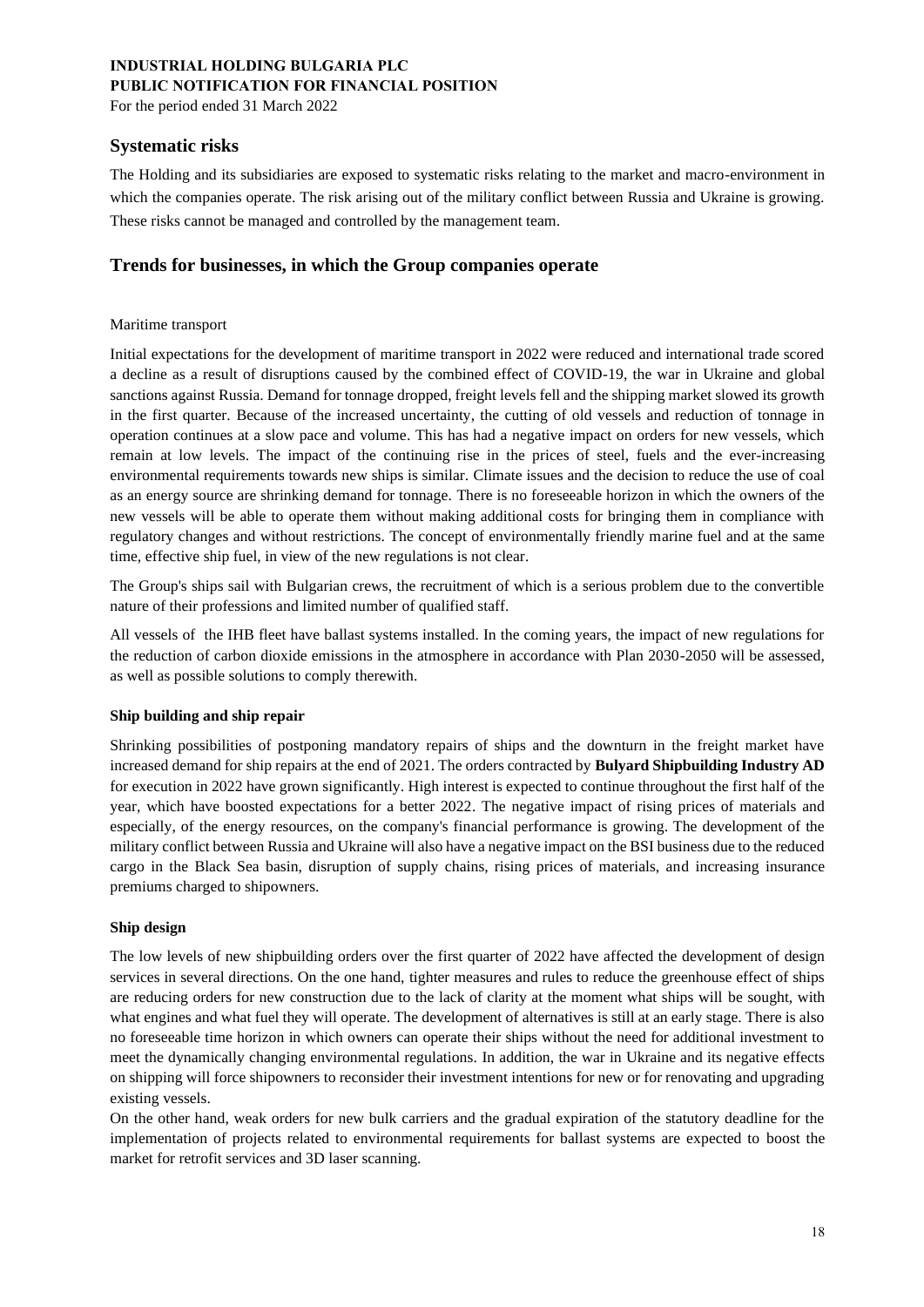For the period ended 31 March 2022

The passenger ship market is dependent on the development of the pandemic and the measures to limit it imposed by the countries. The lifting of most restrictions during the upcoming tourist season could have a positive impact on the sector in 2022.

The management of IHB Shipdesign monitors the trends in the development of the environmental protection policy. It is expected that in 2022 the so-called hybridization of ships, which can reduce fuel consumption by about 70%. Interest in specialised ships (new and retrofit) related to the construction and maintenance of wind farms located on water, as well as the share of ships that will be modernised for decarbonisation, is also expected to gradually increase.

#### **Classification and certification**

**The Bulgarian Ship Register (BRS, the Register)** reports revenue growth in the first quarter of 2022 on YoY. Thanks to the established network of the company abroad, the Register provides its customers with a competitive service in terms of price and lead time. The appreciation of the US dollar also has a positive effect on the financial results of the BRS.

At the end of 2021, the company signed a contract with N. Y. Vaptsarov Naval Academy on conducting reviews for assigning a class to a training and research ship.

At the beginning of 2022, the company successfully completed the procedure on authorisation of BSR by the Maritime Administration Executive Agency to inspect ships sailing inland waterways. A new contract was signed with the Agency for the inspections of ships and small vessels, in which new items that need inspection have been added, expanding the range of services offered by BRS. Inspections of ships on the Danube River are expected to increase as a safe waterway for the cargo flow to Central Europe.

Although BRS has no clients from Russia and Ukraine, the conflict between both countries will affect the activities of the Register through the problems experienced by the maritime sector in the region.

The management's efforts are focused on finding new agents, attracting new shipowners, developing and offering additional services to the main ones.

#### **Port operations**

The port terminals of **Odessos PBM** and **KRZ Port Burgas** are part of the public transport ports in Varna and Burgas. Their development depends on the economic situation in Bulgaria and in the countries of the Mediterranean and Black Sea regions.

The demand for port services and cereals cargo flows through the Group's terminals is influenced by the harvest in the country and the trends in the size of ship lots. In 2022, grain exports from Bulgaria, as well as from other countries, are likely to decline due to the war in Ukraine, as governments try to prioritize domestic supplies. Increased demand and rising prices are expected due to logistical disruptions in Ukrainian grain and oilseeds production and restrictions on Russian exports. The increased size of ship lots will continue to negatively affect the operation and performance of small terminals.

The recovery of metal volumes from before the pandemic depends on the development of the economy and investments in infrastructure and construction projects, and most of all, on the European policy regarding the import from third countries. The military conflict in Ukraine, a major regional producer of iron ore and steel, and global sanctions against Russia, are also having a negative impact on this type of cargo. Traders are cautious, stocks are formed in anticipation of higher prices.

The terminals in the regions of Varna and Burgas are focusing their efforts on building new capacities and storage facilities aiming at improving and accelerating the processing of cereals and other cargo, which in turn strengthens the competitive environment in which Odessos PBM and KRZ Port Burgas operate.

**Bulport Logistics** offers services in the field of small and mid-sized vessels and yachts mooring, small vessels docking for repairs, as well as the rental of offices and areas for storage and production activities. The changed work organisation due to the pandemic, the continuing uncertainty and rising prices of energy sources impact negatively on the demand for office space and repairs of small vessels in the first quarter of 2022. The war in Ukraine intensified the negative impact of these factors.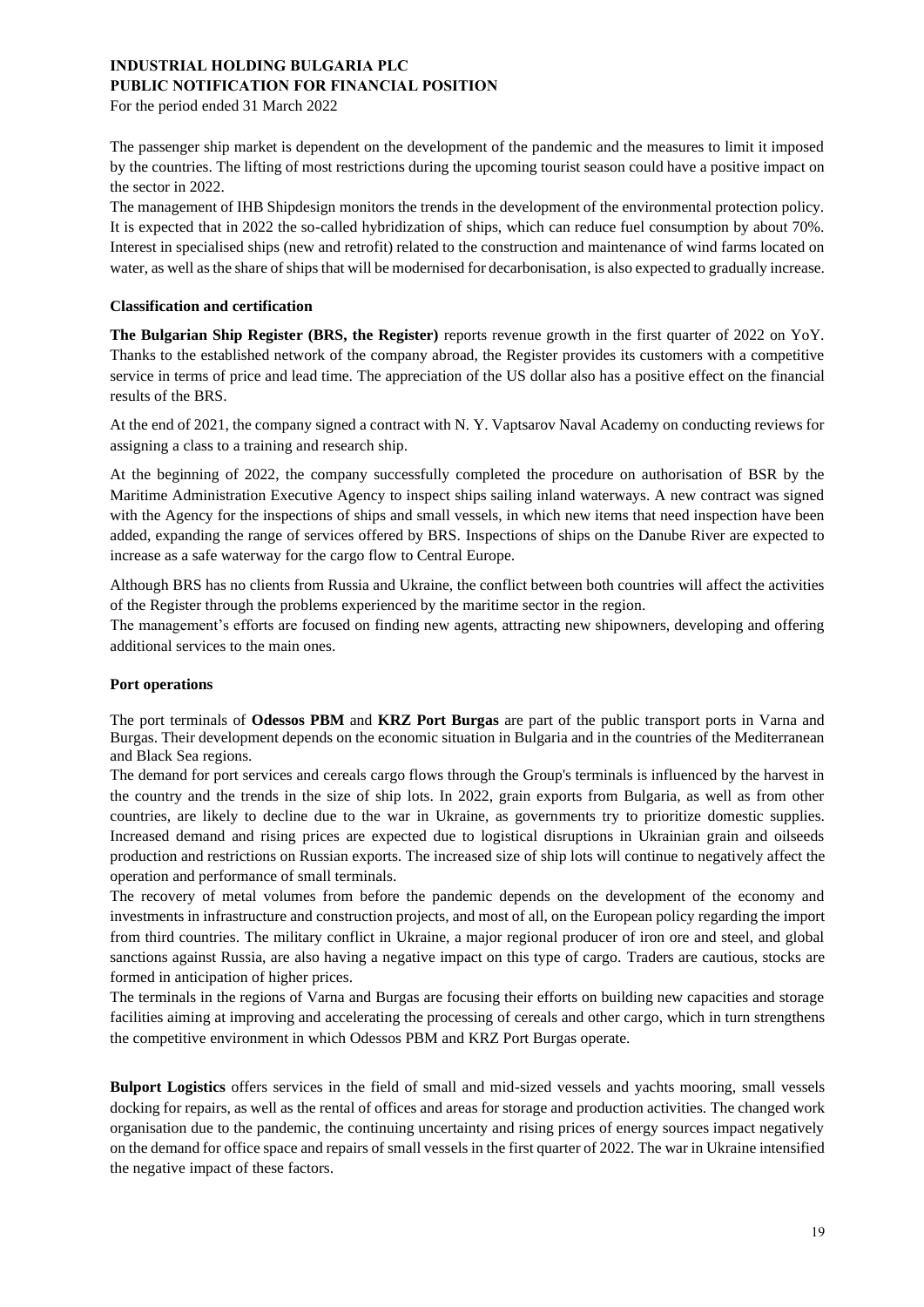For the period ended 31 March 2022

#### **Machine building**

The year 2022 began with reduced orders for metal-cutting machines offered by the Group. Rising inflation and long lead times have cooled the investment activity of the clients of ZMM Bulgaria Holding and its subsidiaries. The general uncertain situation caused by the war in Ukraine and exacerbated by the unresolved issues of the COVID-19 pandemic is having a negative impact on business. The broad market diversification of the machine-building group is expected to help keep order levels stable in 2022, albeit lower than 2021. The conflict in Ukraine adds further volatility to investment intentions of customers and results in massive price adjustments by the suppliers due to disrupted supplies of materials and key components. This requires alternative suppliers to be sought.

The adjusted prices of machines manufactured from the beginning of 2022, in combination with the possibility to use own electric power generated by the existing solar power plants of the Group, will diminish the negative effect of rising prices of basic raw materials and record high energy prices during the year on profitability. The construction of a new onshore photovoltaic plant in ZMM Nova Zagora has begun, which will provide the subsidiary with revenue from the sale of electricity on the free market, will cover a large part of its own energy needs, will save costs and improve the ESG performance of IHB.

The active and consistent marketing policy pursued by ZMM Bulgaria Holding, the change in the pricing and product development processes in combination with the increased online presence, will continue to bear fruits.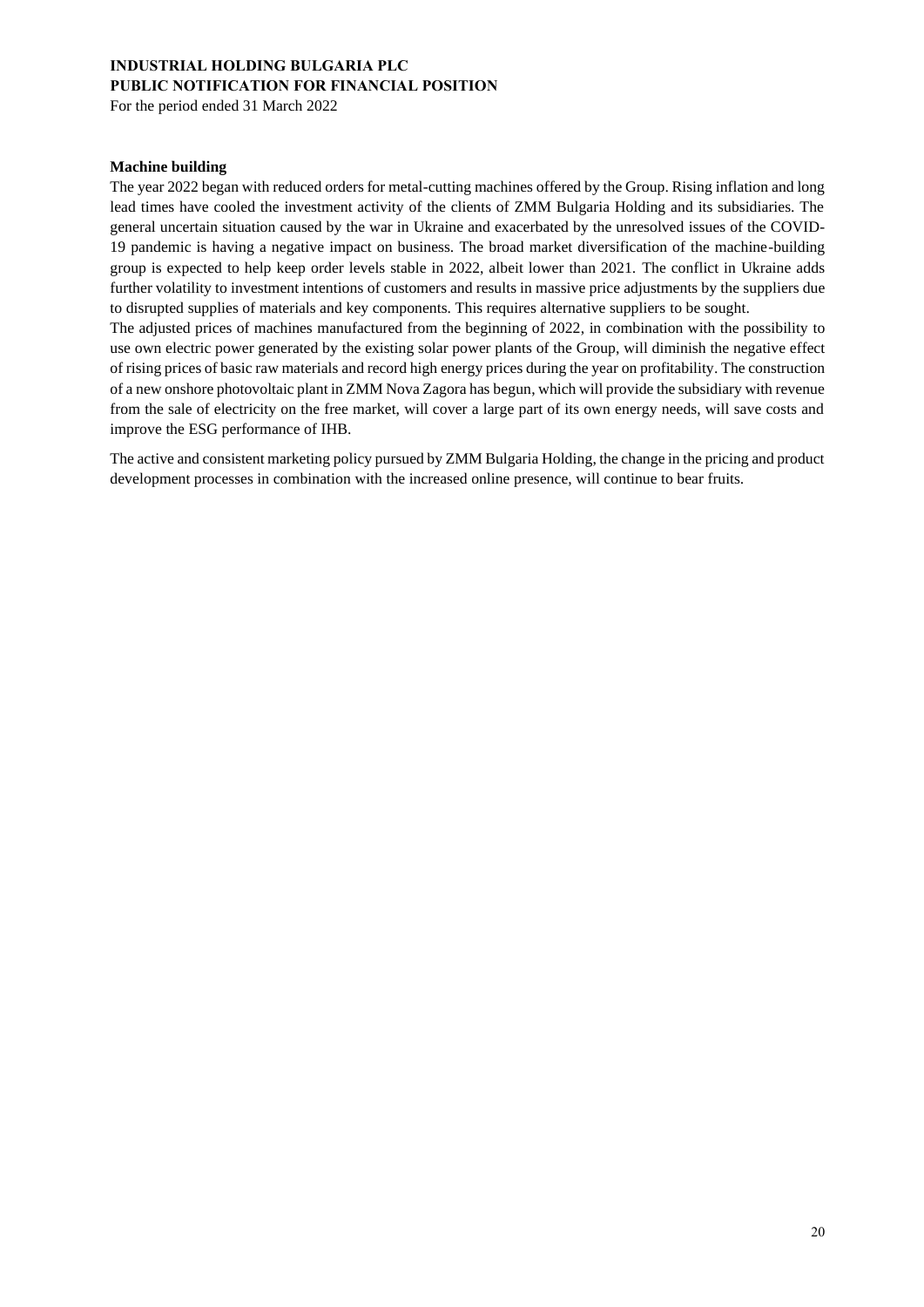For the period ended 31 March 2022

### **Information pursuant to Appendix N 4 to Ordinance N 2 on initial and subsequent disclosure of information in public offering of securities and admission of securities to trading on a regulated market**

#### **Change in individuals exercising control over the company**

There were no charges in the ultimate persons exercising control over the Company at 31 March 2022.

As at 31 March 2022, Industrial Holding Bulgaria PLC had information about the following shareholders holding more than 5% of the votes at the General Meeting, as follows:

#### 1. BULLS AD

Number of voting shares and their share of the votes at the General Meeting of Shareholders of the company:

As at 31 March 2022: 65,359,988 shares held directly, representing 67.51% of the capital pursuant to an agreements concluded on 9 August 2021 with DZH AD for the implementation of a common company management policy through a joint exercise of the voting rights held by DZH AD, with the way of implementation being determined by Bulls AD – 9,657,874 shares, representing 8.98% of the capital, or in total directly and pursuant to the agreement the company is able to determine the way of exercising the voting rights on 75,017,872 shares, representing 77.49% of the capital.

*According to a public notification for disclosure of shareholding by Bulls AD, the agreement to follow a common policy for managing IHB was terminated as of 1 April 2022.*

#### 2. DZH AD

Number of voting shares and their share of the votes at the General Meeting of Shareholders of the company:

As at 31 March 2022: 9,657,874 shares held directly, representing 09.98% of the capital. DZH AD has an agreement concluded for the implementation of a common management policy of Industrial Holding Bulgaria PLC with Bulls AD, with the way of exercising the right to vote at the General Meeting of Shareholders of the Company attached to the shares held by DZH AD being determined by Bulls AD.

*According to a public notification for disclosure of shareholding by Bulls AD, the agreement to follow a common policy for managing IHB was terminated as of 1 April 2022.*

#### 3. Daneta Angelova Zheleva

Number of voting shares and their share of the votes at the General Meeting of Shareholders of the company:

As at 31 March 2022: 41,044 shares held directly, representing 0.04% of the capital, and through relates parties 9,658,520 shares in total, representing 9.98% of the capital, or directly and through related parties 9,699,564 shares in total, representing 10.01% of the capital.

#### 4. Dimitar Georgiev Zhelev

Number of voting shares and their share of the votes at the General Meeting of Shareholders of the company:

As at 31 March 2022: 646 shares held directly, representing 0.0006% of the capital, and through related parties 41,044 shares, representing 0.04% of votes, and controlled through Bulls AD 75,017,872 shares, representing